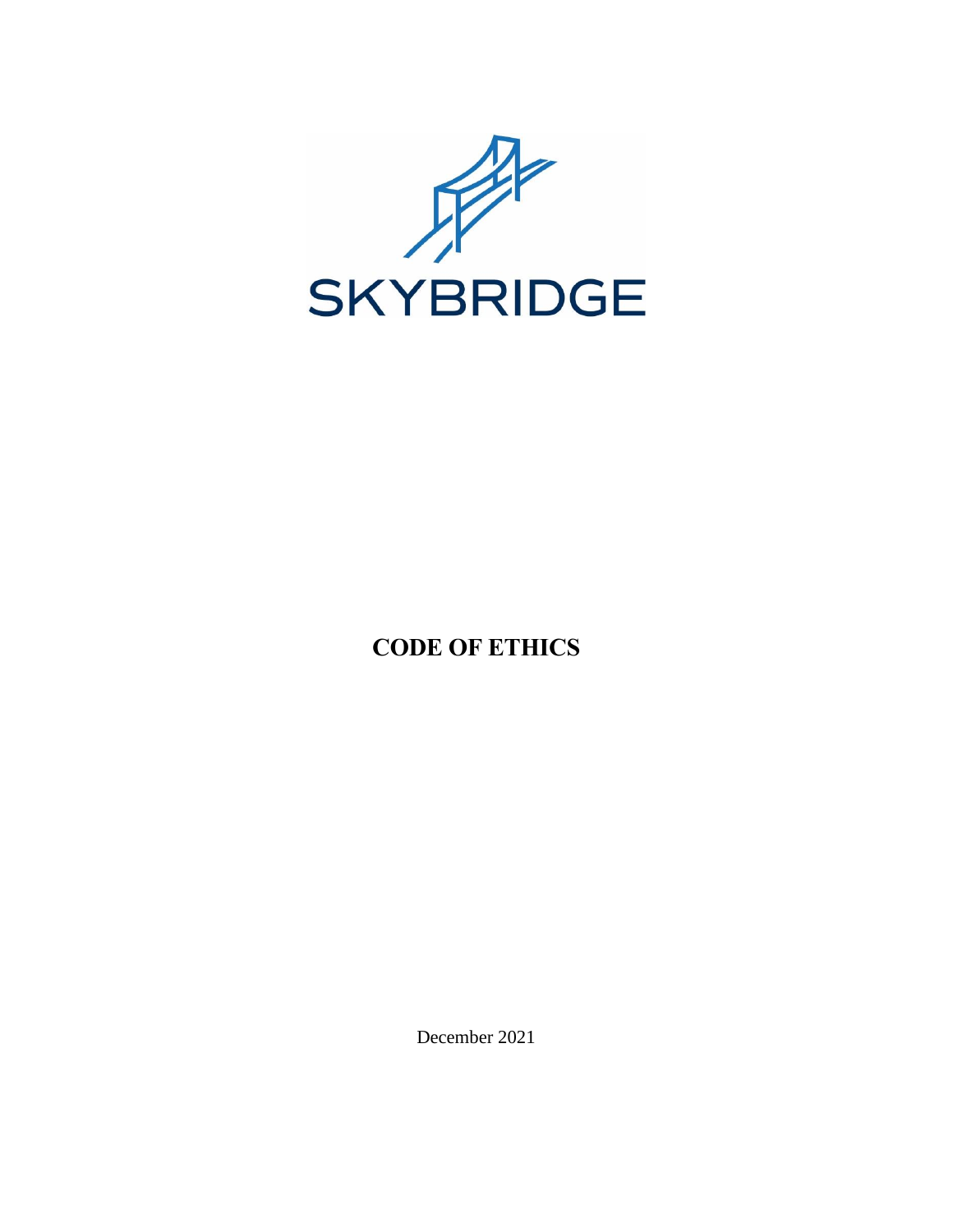# **CONTENTS**

| I.            |                                                                   |  |
|---------------|-------------------------------------------------------------------|--|
| II.           |                                                                   |  |
| Ш.            |                                                                   |  |
| IV.           |                                                                   |  |
|               |                                                                   |  |
|               |                                                                   |  |
|               |                                                                   |  |
| $V_{\bullet}$ |                                                                   |  |
|               |                                                                   |  |
|               |                                                                   |  |
|               |                                                                   |  |
|               |                                                                   |  |
|               |                                                                   |  |
| VI.           | SUMMARY OF PROCEDURES TO IMPLEMENT SKYBRIDGE'S POLICY ON          |  |
| VII.          |                                                                   |  |
|               |                                                                   |  |
|               | PROCEDURES TO IMPLEMENT SKYBRIDGE'S POLICY ON<br><b>ANNEX A.</b>  |  |
|               |                                                                   |  |
|               |                                                                   |  |
|               | PROCEDURES TO IMPLEMENT SKYBRIDGE'S POLICY ON<br><b>ANNEX B.</b>  |  |
|               |                                                                   |  |
|               |                                                                   |  |
|               |                                                                   |  |
|               | <b>EXHIBIT B. SKYBRIDGE FUND TRANSACTION APPROVAL FORM22</b>      |  |
|               | <b>EXHIBIT C. INITIAL AND ANNUAL SECURITIES HOLDINGS REPORT23</b> |  |
|               | <b>EXHIBIT D. QUARTERLY SECURITIES TRANSACTIONS REPORT 24</b>     |  |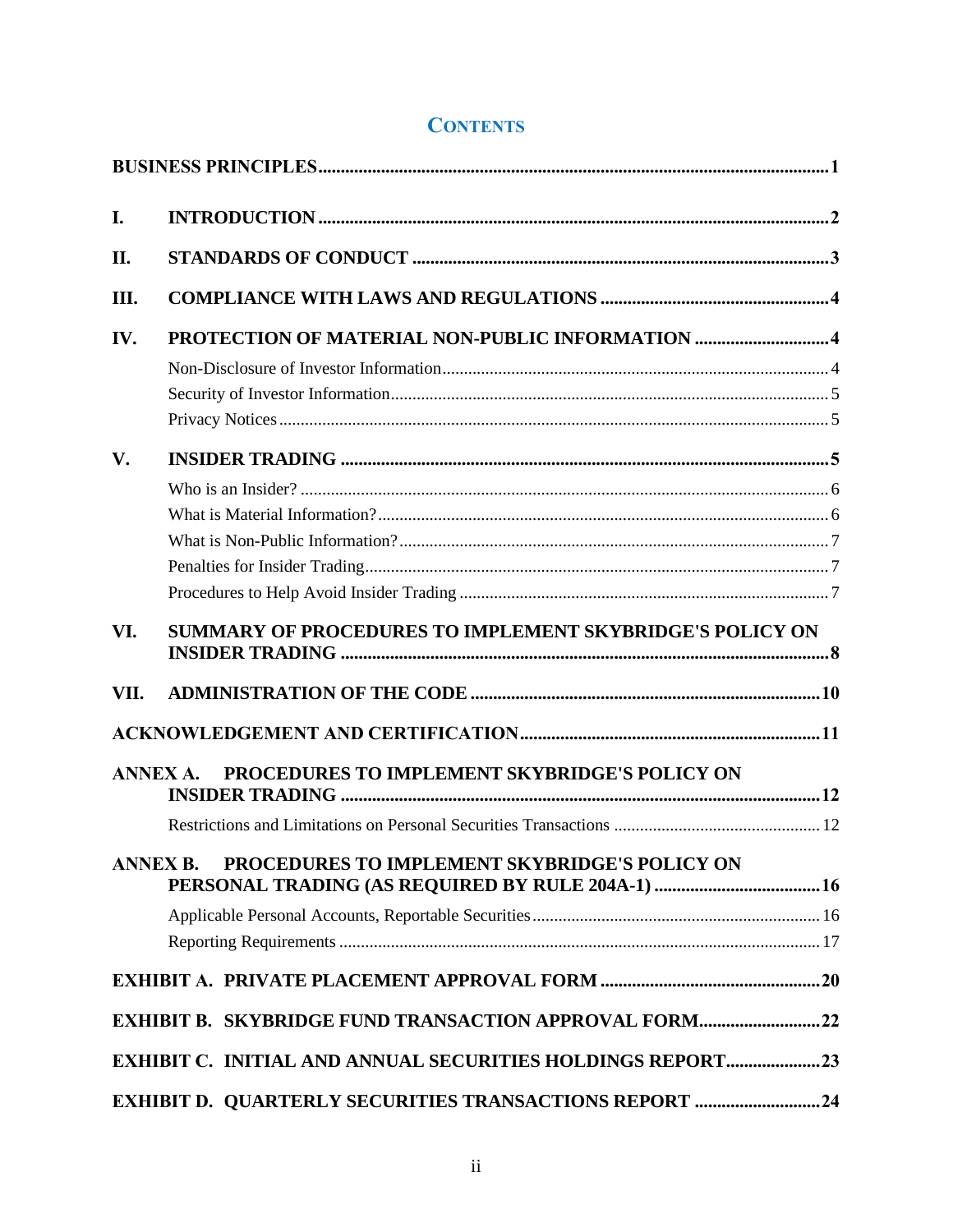# **SKYBRIDGE CAPITAL BUSINESS PRINCIPLES**

- <span id="page-2-0"></span>1. Our investors come first. The best decisions for our investors are the best decisions for SkyBridge.
- 2. Ethics and integrity are central to our value system. We seek employees and business partners who share this view.
- 3. We hire exceptional people who share our passion, core values, and inspiration.
- 4. In considering potential investments, we do not follow conventional wisdom. We encourage creativity, open debate, and independent thinking.
- 5. The dynamic nature of our business requires that we have flexibility and foresight, particularly in the face of uncertainty and change.
- 6. We are a firm that values relationships. Our partners, investors, and employees should feel that we are fair. We hold ourselves to a high standard, and we expect the same of others.
- 7. While much of our work is of a highly confidential nature, we seek openness in our relationship with investors and partners.
- 8. Personal and team reward are earned on merit. We work hard, we work for results, and we work together.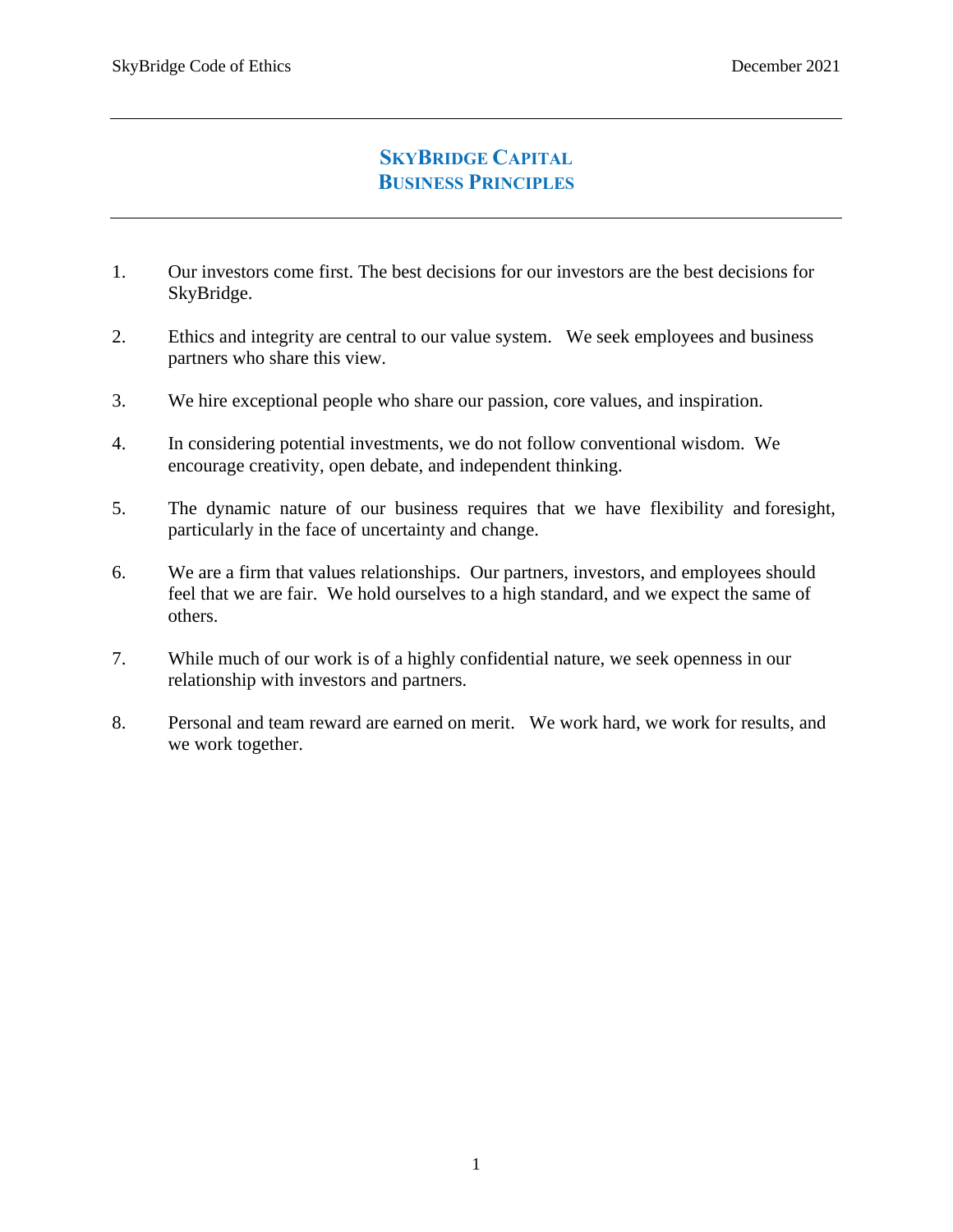# **SKYBRIDGE CAPITAL CODE OF ETHICS**

### <span id="page-3-0"></span>**I. INTRODUCTION**

This Code of Ethics (the "Code") has been adopted by SkyBridge Capital II, LLC ("SkyBridge") to assist the firm, its employees and its managing members in complying with applicable securities laws and adopting an infrastructure for good business practices. This Code consists of procedures with respect to the ethical obligations of SkyBridge to prevent fraudulent, deceptive, and manipulative practices and to ensure compliance with the federal securities laws and its fiduciary duties. Failure to comply with this Code of Ethics could result in termination of employment or violations of the federal securities laws that could lead to criminal and civil penalties.

SkyBridge and its affiliates currently serve as the general partner to and/or investment manager (the "Manager") and/or sub-adviser of private investment funds (the "Private Funds"), funds registered under the Investment Company Act of 1940, including funds of funds, exchange traded funds and unit investment trusts (the "'40 Act Funds" and, together with the Private Funds, the "Funds") and separately managed accounts (the "Accounts" and, together with the Funds, the "Advisory Clients").<sup>1</sup>

SkyBridge is a fiduciary and must serve the interests of Advisory Clients with the utmost care and loyalty. SkyBridge must adhere to a high standard of care and diligence in conducting its activities, act in accordance with prudent internal procedures, and be particularly sensitive to situations in which the interest of its Advisory Clients may conflict, even indirectly, with those of SkyBridge.

For the purposes of this Code, any person who provides advice on behalf of SkyBridge and is subject to the supervision and control of SkyBridge shall be a supervised person for purposes of Rule 204A-1 under the Advisers Act (a "Supervised Person") (and, to that extent, included within the definition of SkyBridge Personnel as hereinafter defined). Further, to the extent any Supervised Person may have access to non-public information relating to Advisory Client purchases or sales of securities, be involved in making securities recommendations to Advisory Clients, or have access to such recommendations that are non-public, such person will also be an access person subject to those portions of Rule 204A-1 under the Adviser's Act applicable to access persons (an "Access Person'). The managing members, officers, and full-time employees of SkyBridge and

<sup>1</sup> The SkyBridge Opportunity Zone Real Estate Investment Trust, Inc. ("SOZ REIT") operates as a real estate investment trust under the U.S. Internal Revenue Code of 1986, as amended. By virtue of the real estate focused nature of its operations, SOZ REIT is not an "investment company" subject to regulation under the '40 Act and is not treated by SkyBridge as an Advisory Client. Similarly, neither the First Trust SkyBridge Bitcoin Fund L.P. nor the First Trust SkyBridge Ethereum Fund L.P. is an "investment company" or Advisory Client. Given the exclusive nature of their investments in cryptocurrencies that are not securities, SkyBridge is not and will not be acting as an SEC registered investment advisory in providing services to those partnerships.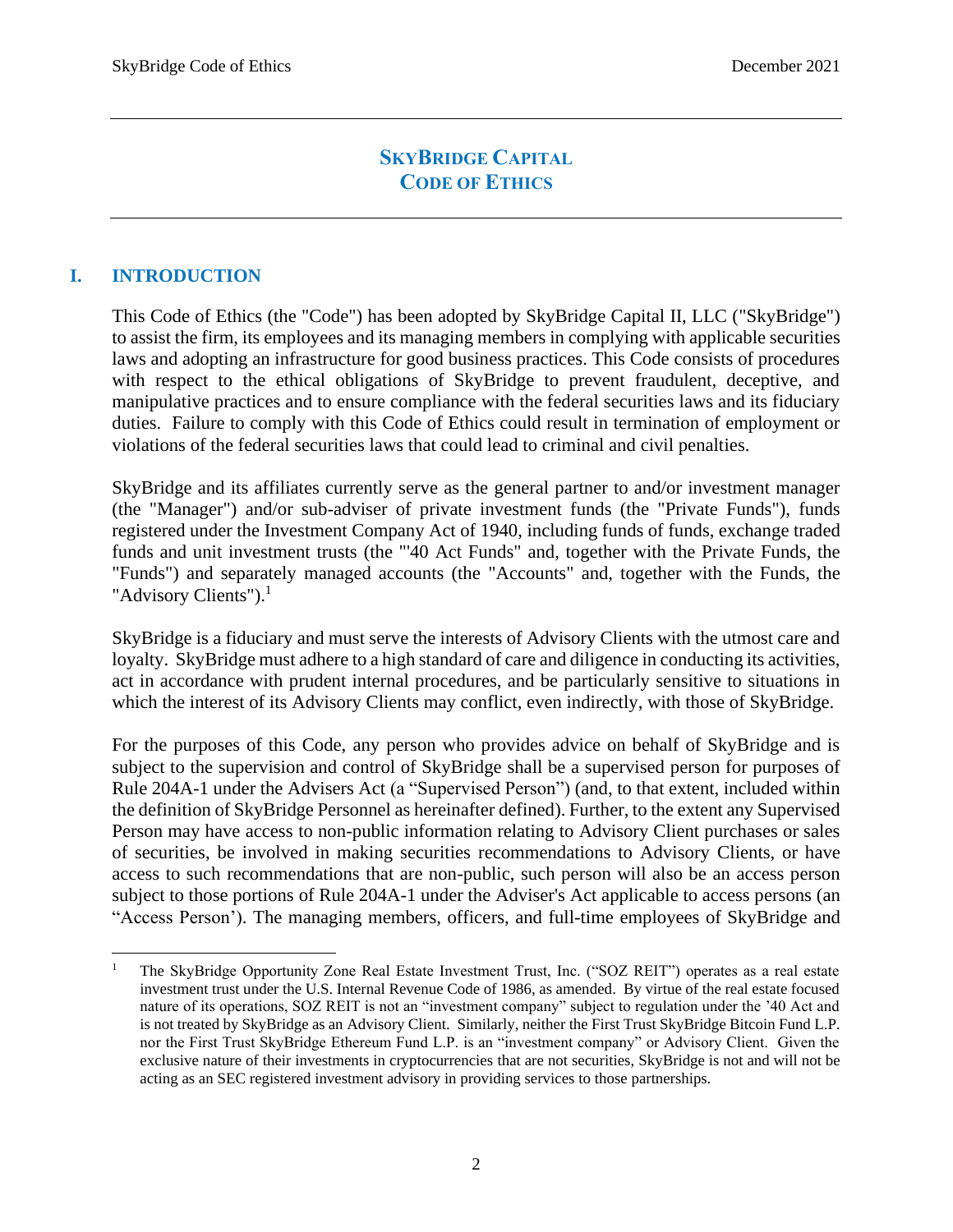any other Supervised Persons of SkyBridge (together, "SkyBridge Personnel") will be deemed both Supervised Persons and Access Persons under the Code unless excepted by the SkyBridge Chief Compliance Officer ("CCO").

The CCO shall provide a copy of this Code, and any supplement, amendment or restatement of this Code to all current SkyBridge Personnel promptly following its adoption or material amendment by SkyBridge, and to any new SkyBridge Personnel promptly upon the commencement of association with SkyBridge.

All SkyBridge Personnel are required to read this Code (as supplemented, amended or restated, if applicable) and to certify to the CCO their having received, read and understood these materials. Certifications shall be made using the form of "Acknowledgement and Certification" included herein. Certifications must be returned to the CCO no later than 10 days following the commencement of their association with SkyBridge or the effective date of this Code and any amendments thereto.

<span id="page-4-0"></span>Any questions concerning this Code should be referred to the CCO.

### **II. STANDARDS OF CONDUCT**

This Code incorporates the following standards of business conduct that SkyBridge requires for all SkyBridge Personnel.

- Our investors come first. The best decisions for our investors are the best decisions for SkyBridge. SkyBridge Personnel must at all times place the interests of Advisory Clients ahead of their personal interests. Priority must be given to Advisory Client trades over personal securities trades.
- **Ethics and integrity are central to our value system.** We seek employees and business partners who share this view. SkyBridge Personnel should not engage in any act, practice, or course of business which is fraudulent or deceitful upon an Advisory Client.
- Independence in the investment decision-making process is paramount.
- SkyBridge values the confidence and trust placed in us by our Advisory Clients. The fiduciary duties owed to our Advisory Clients are to protect Advisory Client assets (including non-public information about an Advisory Client or an Advisory Client's investment) and act always in the best interest of our Advisory Clients. We must also strive to identify and avoid conflicts of interest, however such conflicts may arise.
- All personal securities transactions must be conducted in a manner consistent with this Code. SkyBridge Personnel should have an investment philosophy and not a trading philosophy.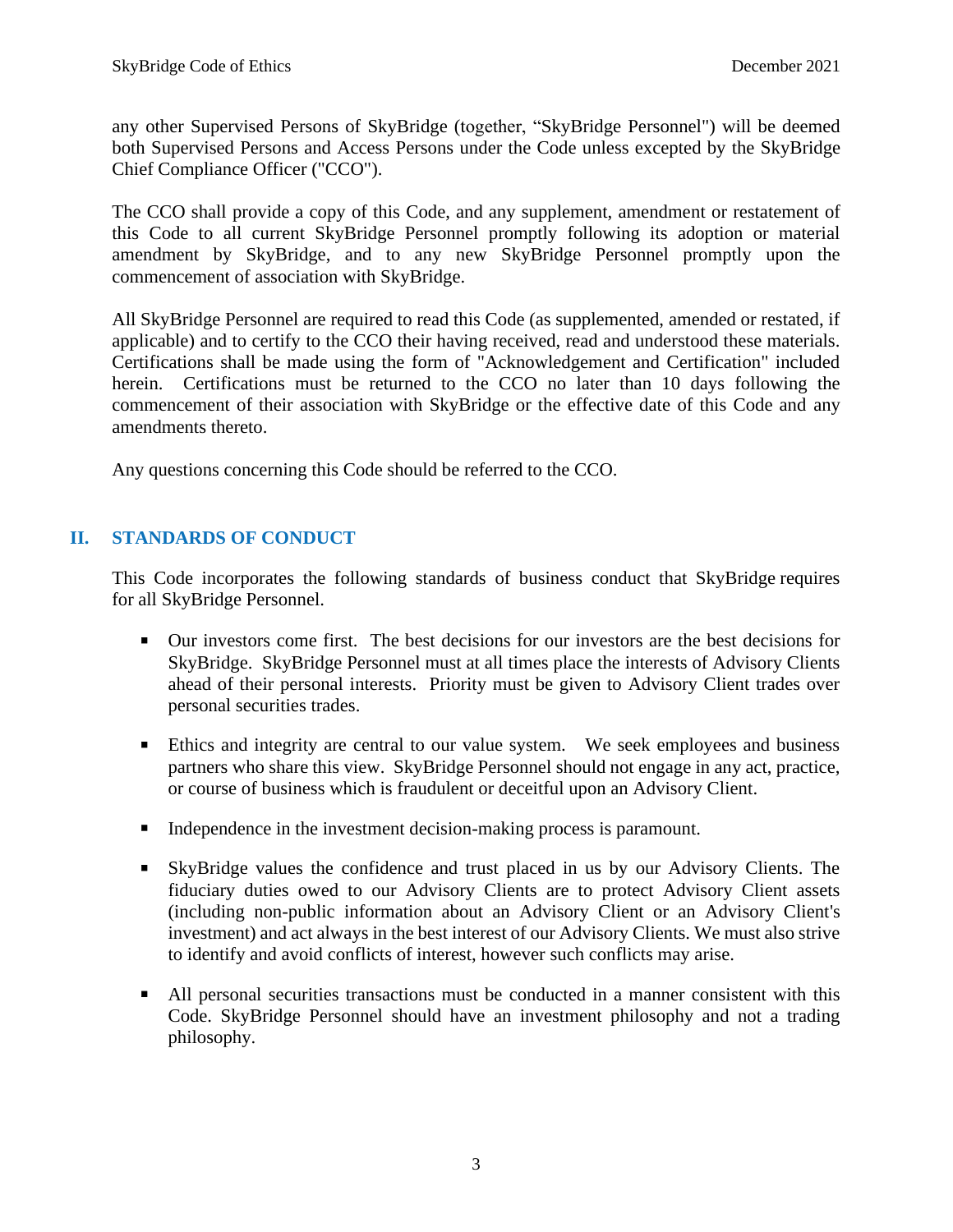▪ Information concerning the identity of security holdings and financial information of Advisory Clients is confidential and even internally should be only disclosed on a need-toknow basis.

### <span id="page-5-0"></span>**III. COMPLIANCE WITH LAWS AND REGULATIONS**

As a fiduciary, SkyBridge believes in conducting ourselves with care, honesty, loyalty, and good faith in the best interest of our Advisory Clients. Accordingly, all SkyBridge Personnel, in connection with the purchase or sale, directly or indirectly, of a security held or to be acquired by an Advisory Client, must take all steps necessary to ensure that they do not, in any way, engage in any manipulative practice with respect to such Advisory Client or defraud such Advisory Client in any manner.

SkyBridge Personnel are expected to comply not merely with the "letter of the law", but with the "spirit of the law," as well as this Code and other applicable compliance procedures.

SkyBridge's activities must always be in full compliance with applicable Advisory Client guidelines as well as all applicable laws and regulations. It is SkyBridge's policy for SkyBridge Personnel to be in strict compliance with the federal securities laws as well as all other laws and regulations that apply to our business. For purposes of this Code, the federal securities laws include (i) the Securities Act of 1933, the Securities Exchange Act of 1934, the Sarbanes-Oxley Act of 2002, the Investment Company Act of 1940, the Investment Advisers Act of 1940, Title V of the Gramm-Leach-Bliley Act, the Dodd- Frank Wall Street Reform and Consumer Protection Act and any rules and regulations adopted by the Securities and Exchange Commission ("SEC") under any of the foregoing statutes; and (ii) the Bank Secrecy Act (as it applies to funds and investment advisers) and any rules adopted thereunder by the SEC or the Department of the Treasury.

### <span id="page-5-1"></span>**IV. PROTECTION OF MATERIAL NON-PUBLIC INFORMATION**

Please also consult the SkyBridge Compliance Manual and Written Information Security Program for more details on the obligations of all SkyBridge Personnel in connection with privacy and information safeguards.

#### <span id="page-5-2"></span>**Non-Disclosure of Investor Information**

SkyBridge maintains safeguards to comply with federal and state standards to guard each Investor's non-public personal information. SkyBridge does not share any non-public personal information with any non-affiliated third parties, except in the following circumstances:

**E** disclosure made with an Investor's consent or as necessary to process and service an Advisory Client's account, to protect against fraud, or to protect the security or confidentiality of SkyBridge's records;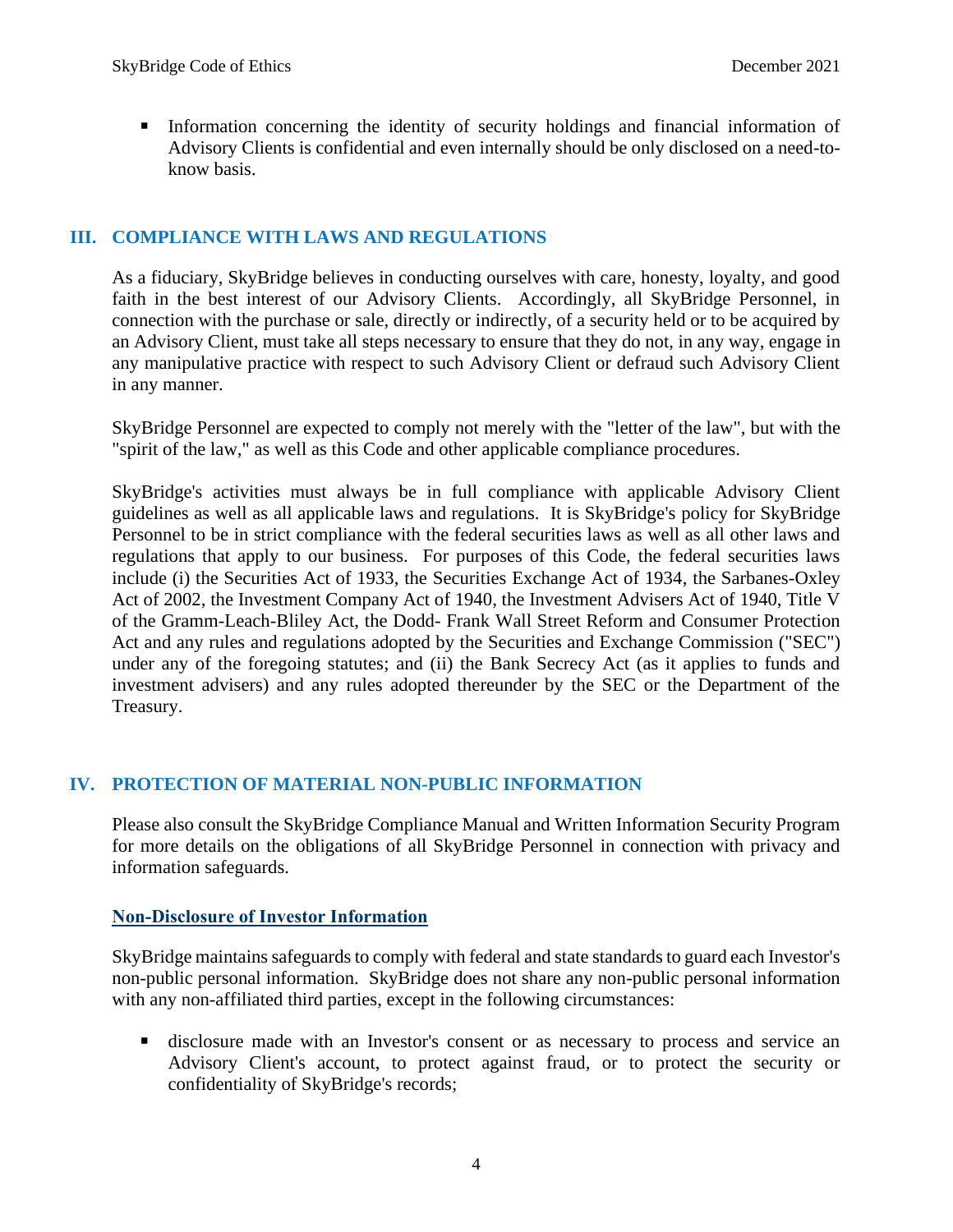- disclosure to third-party companies that provide services necessary to effect a transaction that an Advisory Client requests or to service an Advisory Client's account, such as prime brokers, accountants, attorneys, or administrators; and
- disclosure to government agencies, courts, parties to lawsuits, or regulators in response to subpoenas. In such cases, SkyBridge will share only the information that it is required or authorized to share.

#### <span id="page-6-0"></span>**Security of Investor Information**

Only those persons who need Investor information to perform their jobs have access to it. In addition, SkyBridge maintains physical, electronic, and procedural security measures to protect Investor information. Employees have limited access to personal information based upon their responsibilities. All employees are instructed to protect the confidentiality of personal information as described in these policies, which are strictly enforced. Any doubts about the confidentiality of Investor information must be resolved in favor of confidentiality.

#### <span id="page-6-1"></span>**Privacy Notices**

SkyBridge will provide each natural person Account owner or Investor with initial notice of the firm's applicable current policy when the advisory relationship is established. SkyBridge shall also provide each such person with a new notice of the firm's current privacy policies at least annually. If SkyBridge shares non-public personal information relating to a California consumer with an affiliated company under circumstances not covered by an exception under the California Financial Information Privacy Act (codified as Senate Bill No. 1 ("SB 1")), the firm will deliver to each affected consumer an opportunity to opt out of such information sharing. SkyBridge will provide to EU residents its privacy policy under the General Data Protection Regulation, which is the EU legal framework governing the collection and processing of personal information of individuals resident in the EU.

If, at any time, SkyBridge adopts material changes to its privacy policies, the firm shall provide each Investor with a revised notice reflecting the new privacy policies. The CCO is responsible for ensuring that required notices are distributed to SkyBridge's consumers and customers (as such terms are defined in Regulation S-P promulgated by the SEC).

### <span id="page-6-2"></span>**V. INSIDER TRADING**

Consistent with the federal securities laws (including Section 204A of the Advisers Act), SkyBridge forbids any supervised person from trading, either personally or on behalf of others (including SkyBridge Funds) on material non-public information or communicating material non-public information to others in violation of the law. This conduct is frequently referred to as "insider trading." SkyBridge's policy applies to all SkyBridge Personnel and extends to activities within and outside his or her duty at SkyBridge. All SkyBridge Personnel must read and retain this policy statement. Any questions regarding SkyBridge's policy and procedures should be referred immediately to the CCO or to internal or external counsel to the firm.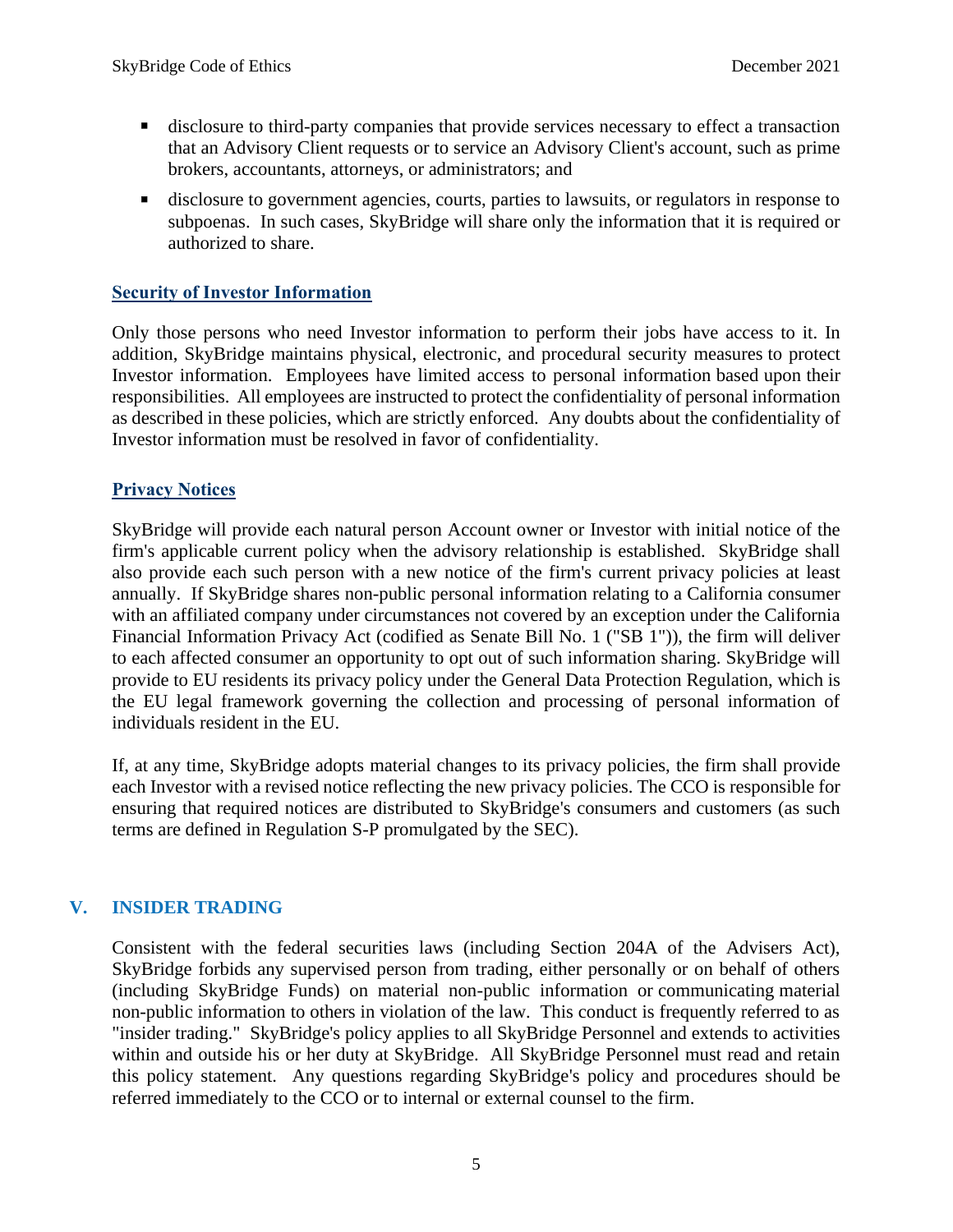## **Definitions**

## *What is Insider Trading?*

The term "insider trading" is not defined in the federal securities laws, but generally is used to refer to the use of material non-public information to trade in securities (whether or not one is an "insider") or to communications of material non-public information to others.

While the law concerning insider trading is not static, **it is generally understood that the law prohibits:**

- trading by an insider while in possession of material non-public information; or
- trading by a non-insider, while in possession of material non-public information, where the information either was disclosed to the non-insider in violation of an insider's duty to keep it confidential or was misappropriated; or
- communicating material non-public information to others.

The elements of insider trading and the penalties for such unlawful conduct are discussed below.

If, after reviewing this policy statement you have any questions, you should consult with the CCO. Additionally, **SkyBridge Personnel shall not disclose any non-public information (whether or not it is material) relating to SkyBridge or its securities transactions on behalf of Advisory Clients to any person outside of SkyBridge** (unless such disclosure has been authorized by the CCO).

### <span id="page-7-0"></span>*Who is an Insider?*

The concept of an "insider" is broad. It includes officers, directors, and employees of a company. In addition, a person can be a "temporary insider" if he or she enters into a special confidential relationship in the conduct of a company's affairs and as a result is given access to information solely for the company's purposes. A temporary insider can include, among others, a company's attorneys, accountants, consultants, bank lending officers, and the employees of such organizations. In addition, SkyBridge may become a temporary insider of a company it advises or for which it performs other services.

### <span id="page-7-1"></span>*What is Material Information?*

Trading on inside information is not a basis for liability unless the information is material. "Material information" generally is defined as information for which there is a substantial likelihood that a reasonable investor would consider it important in making his or her investment decisions, or information that is reasonably certain to have a substantial effect on the price of a company's securities. Information that officers, directors and employees should consider material includes, but is not limited to, dividend changes, earnings estimates, changes in previously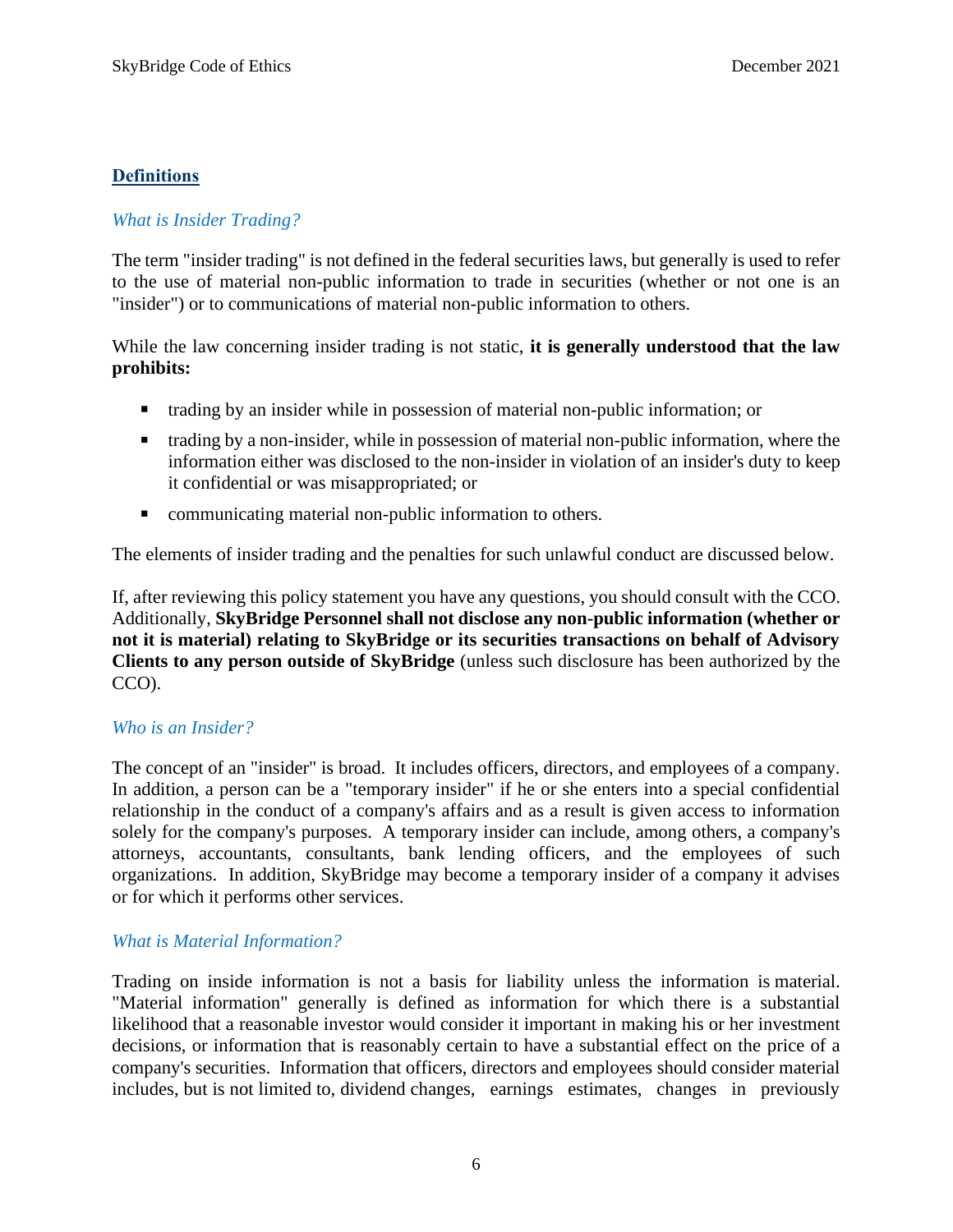released earnings estimates, significant merger or acquisition proposals or agreements, major litigation, liquidation problems, and extraordinary management developments.

Material information does not have to relate to a company's business. For example, the Supreme Court has considered as material information certain information about the contents of a forthcoming newspaper column that was expected to affect the market price of a security. Likewise, the fact of a forthcoming public appearance that may result in movement in the price of a security may be deemed material and non-public.

#### <span id="page-8-0"></span>*What is Non-Public Information?*

Information is not public until it has been effectively communicated to the marketplace. One must be able to point to some fact to show that the information is generally public. For example, information found in a report filed with the SEC, or appearing in the company's web site or in Dow Jones, Reuters Economic Services, The Wall Street Journal, or other publications of general circulation would be considered public.

#### <span id="page-8-1"></span>*Penalties for Insider Trading*

Penalties for trading on or communicating non-public information are severe, both for individuals involved in such unlawful conduct and for their employers. A person can be subject to some or all of the penalties below even if he or she does not personally benefit from the violation. Penalties include:

- civil injunction;
- treble damages;
- disgorgement of profits;
- jail sentences;
- fines for the person who committed the violation of up to three times the profit gained or loss avoided, whether or not the person actually benefited; and
- fines for the employer or other controlling person of up to the greater of \$1,000,000 or three times the amount of profit gained or loss avoided.

#### **In addition, any violation of this policy statement can be expected to result in serious sanctions by SkyBridge, including dismissal of the persons involved.**

### <span id="page-8-2"></span>**Procedures to Help Avoid Insider Trading**

#### *Identfying material non-public information*

Before trading for yourself or others, including investment companies or private accounts managed by SkyBridge, in the securities of a company about which you may have potential inside information, ask yourself the following questions: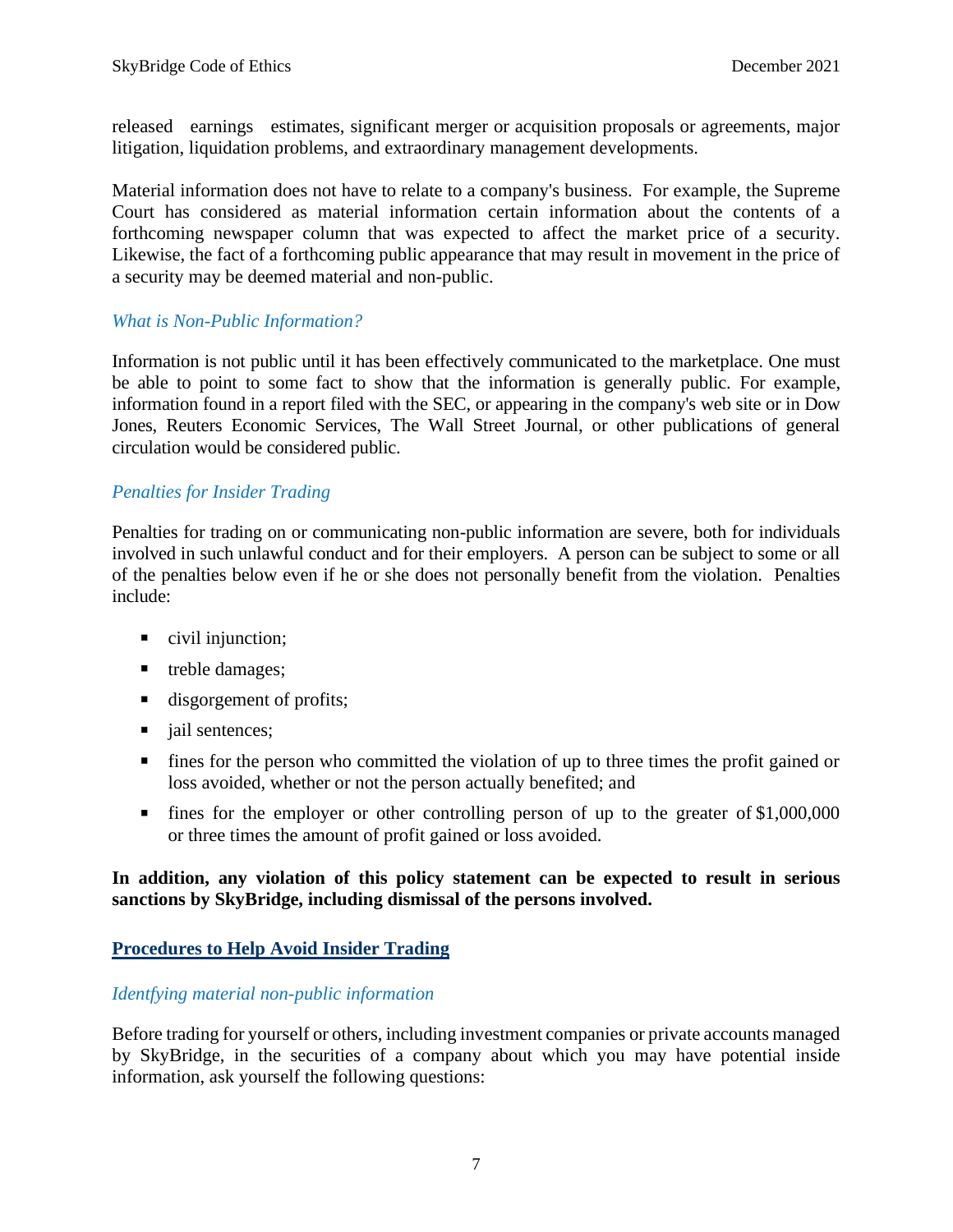- **IS THE INFORMATION MATERIAL?** Is this information that an investor would consider important in making his or her investment decisions? Is this information that would substantially affect the market price of the securities if generally disclosed?
- **E** IS THE INFORMATION NON-PUBLIC? To whom has this information been provided? Has the information been effectively communicated to the marketplace by being published in Reuters, the Wall Street Journal or other publications of general circulation?

### *Handling material non-public information*

If, after consideration of the above, you believe that the information is material and non-public, or if you have questions as to whether the information is material and non-public, you should take the following steps:

- Report the matter immediately to the CCO.
- Do not purchase or sell the securities on behalf of yourself or for the account of SkyBridge or others, including investment companies or private accounts managed by SkyBridge.
- Do not communicate the information inside or outside of SkyBridge, other than to the CCO. In addition, take appropriate care to ensure that such information remains secure; for example:
	- o files containing material non-public information should be sealed;
	- o access to computer files containing material non-public information should be restricted; and
	- o conversations containing such information, if appropriate at all, should be conducted in private (for example, not by cellular telephone, to avoid potential interception).

After the CCO has reviewed the issue, you will be instructed to continue the prohibitions against trading and communication, or you will be allowed to trade and communicate the information.

<span id="page-9-0"></span>You should notify the CCO with any updates to the applicable information, including if it has been made public or may no longer be material.

### **VI. SUMMARY OF PROCEDURES TO IMPLEMENT SKYBRIDGE'S POLICY ON INSIDER TRADING**

As set forth in greater detail in Annex A, among other things, the procedures of SkyBridge provide the following procedures with respect to SkyBridge Personnel, their households and applicable Personal Accounts (as defined in Annex B):

**Execurities transactions by SkyBridge Personnel in (a) single name equity securities or** derivatives thereon and (b) daily traded funds, including exchange traded funds and/or unit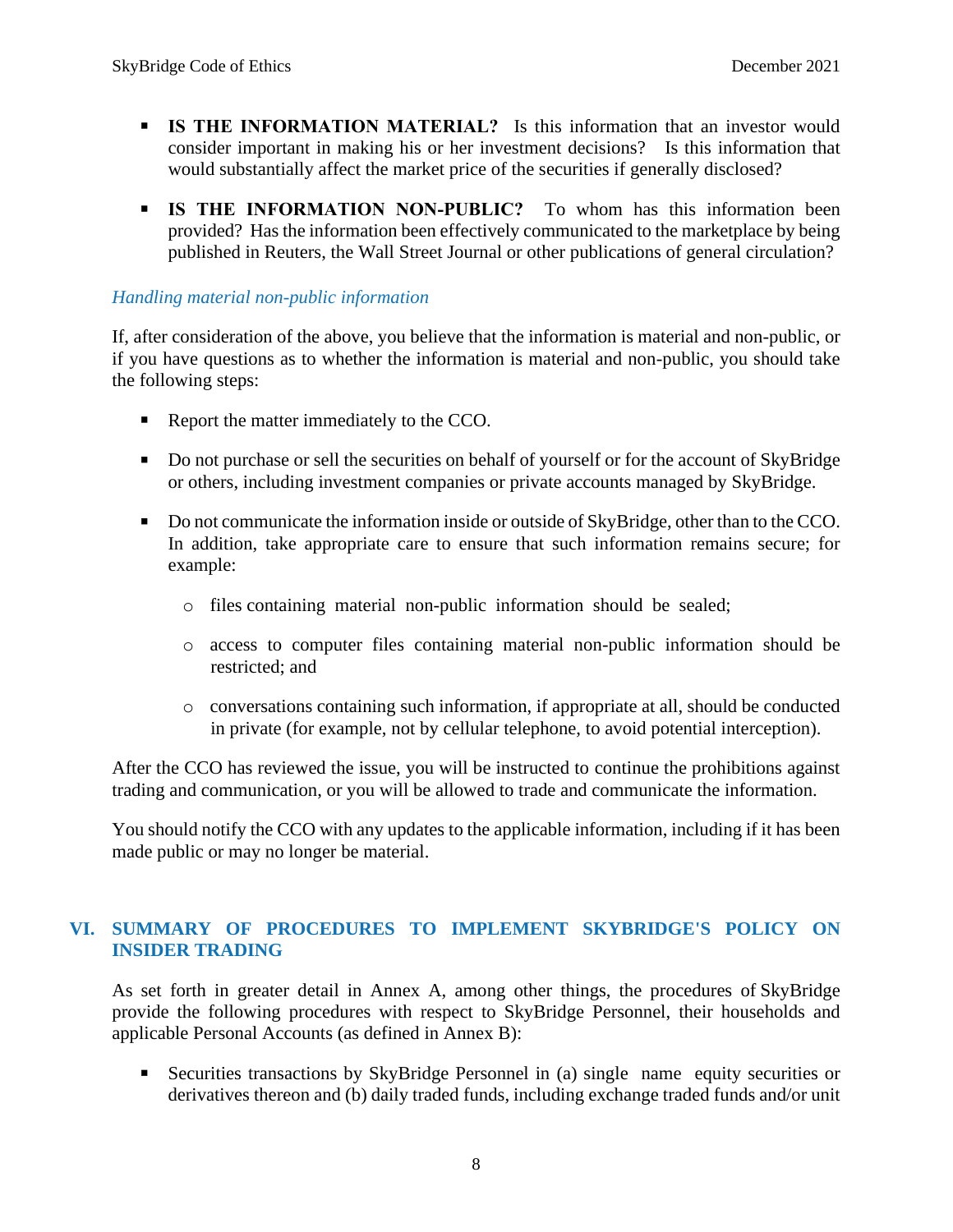investment trusts, advised or sub-advised by SkyBridge (each of (a) and (b), "Restricted Securities") should be conducted for investment purposes rather than for short-term trading; consequently, SkyBridge Personnel may not profit from the purchase and sale, or sale and purchase, of the same or equivalent Restricted Securities within 30 calendar days (the "30 Day Restricted Period").

- SkyBridge Personnel are prohibited from purchasing or selling uncovered options on Restricted Securities in the nearby option contract.
- **Example 2** SkyBridge Personnel may purchase or sell covered call options on Restricted Securities only to the extent the underlying may be purchased or sold in light of the 30 Day Restricted Period. Such a covered call option can be sold as long as the time between the purchase of the security and the exercise date of the option does not violate the 30 Day Restricted Period.
- **Example 3** SkyBridge Personnel may purchase or sell covered put options on Restricted Securities only to the extent the underlying security may be purchased or sold, respectively, in light of the 30 Day Restricted Period.
- Any securities received as a result of the exercise of a short put position must be held for the 30 Day Restricted Period.
- No SkyBridge Personnel may invest in, engage in any personal transaction with, or enter into any agreement or understanding with, any hedge fund managed by a person other than SkyBridge or any other affiliate thereof without the prior written approval of the CCO.

Because SkyBridge believes that it is important to Advisory Clients and Investors that its principals invest for their own accounts in those investment vehicles that SkyBridge manages and share in the same investment risks and benefits as Advisory Clients and Investors, SkyBridge does not prohibit SkyBridge Personnel from purchasing, holding, and selling for their own accounts interests in the funds that SkyBridge manages or sub-advises ("SkyBridge Funds"). All transactions in SkyBridge Funds are subject to the pre-approval requirements contained in Annex A.

SkyBridge's policy also allows SkyBridge Personnel to invest in those investments in which SkyBridge Funds invest, provided that any such personal investing by SkyBridge Personnel, including any investment of immediate family or any household member of such personnel, is consistent with the requirements of Annex A hereto, SkyBridge's fiduciary duty to its Advisory Clients, and regulatory requirements.

Notwithstanding the foregoing, neither SkyBridge nor any SkyBridge Personnel will invest in a SkyBridge Fund or in an investment in which a SkyBridge Fund invests if the investment would cause a loss of investment opportunity for any Advisory Client or Investor.

Exceptions to the foregoing may, in limited circumstances and consistent with applicable law, be granted by the CCO.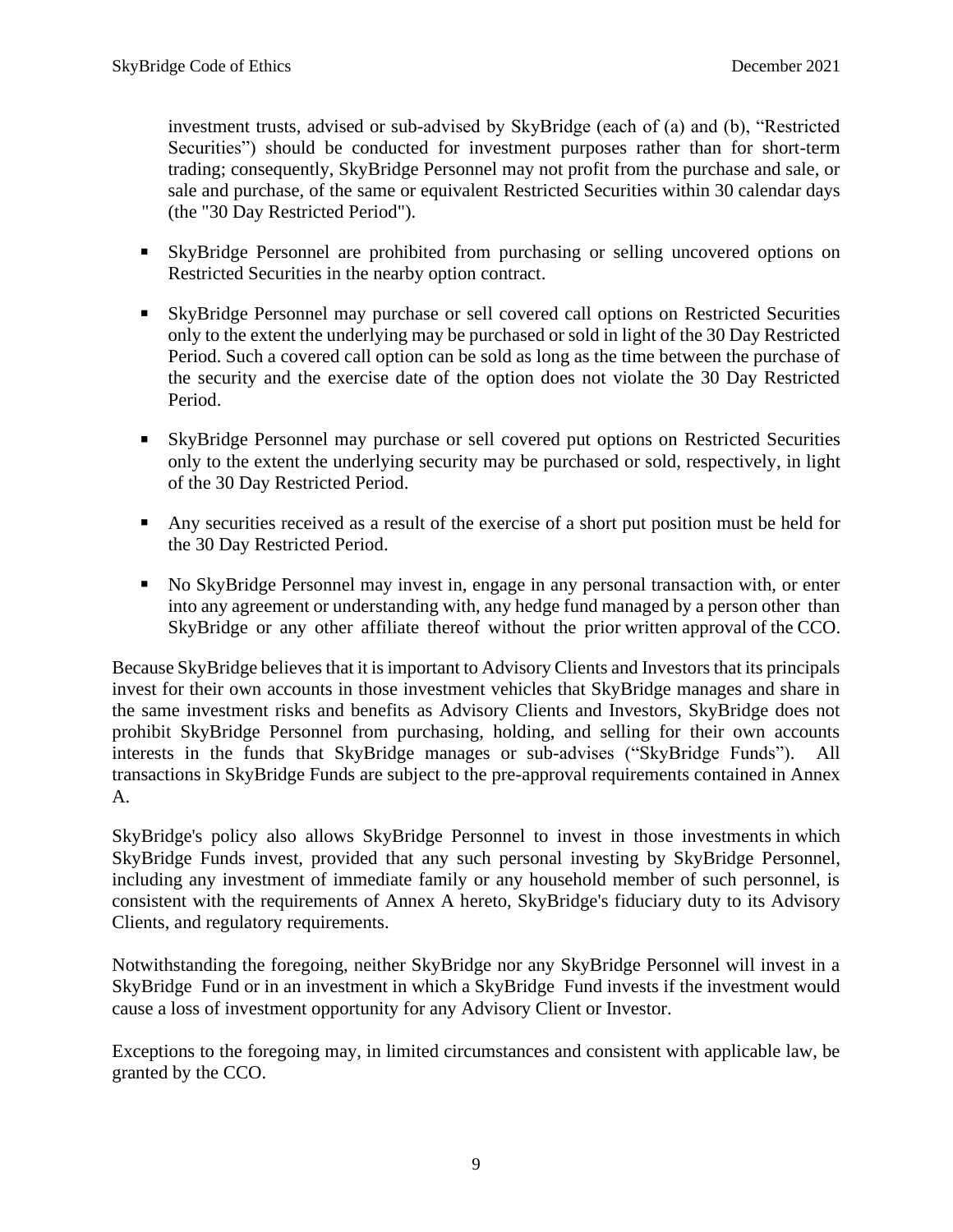#### <span id="page-11-0"></span>**VII. ADMINISTRATION OF THE CODE**

The CCO, or her designee, will review required reports to determine that SkyBridge Personnel trades are consistent with requirements and restrictions set forth in the Code and do not otherwise indicate any improper trading activities. The CCO, or her designee, will also review and consider any proper request of a member of SkyBridge Personnel for relief or exemption from any restriction, limitation or procedure contained herein, which restriction, limitation or procedure is claimed to cause a hardship for such person. Subject to Rule 204A-1 under the Advisers Act, such decision is completely within the CCO's sole discretion.

The CCO will also ensure that all books and records relating to the Code are properly maintained. The firm will maintain the following records in a readily accessible place:

- a copy of each Code that has been in effect at any time during the past six years;
- a record of all written acknowledgements of receipt, review and understanding of the Code and amendments for each person who is currently, or within the past six years was, SkyBridge Personnel;
- a record of each report made by SkyBridge Personnel, including any brokerage confirmations and brokerage account statements obtained from SkyBridge Personnel;
- a list of the names of persons who are currently, or within the past six years were, SkyBridge Personnel;
- a record of any decision for approving the acquisition of securities by SkyBridge Personnel as required by Annex A for at least five years after the end of each fiscal year in which approval was granted; and
- records of any permitted political contribution during the past six years.

Strict adherence to this Code is the responsibility of each member of SkyBridge Personnel. All SkyBridge Personnel must promptly report all violations and apparent violations of this Code and the reporting obligations hereunder to the CCO.

**Upon discovering that any member SkyBridge Personnel has not complied with any requirements of, or has otherwise breached, this Code, SkyBridge may impose such sanctions as it deems appropriate, including, among other things, disgorgement of profits, censure, suspension, or termination of employment.**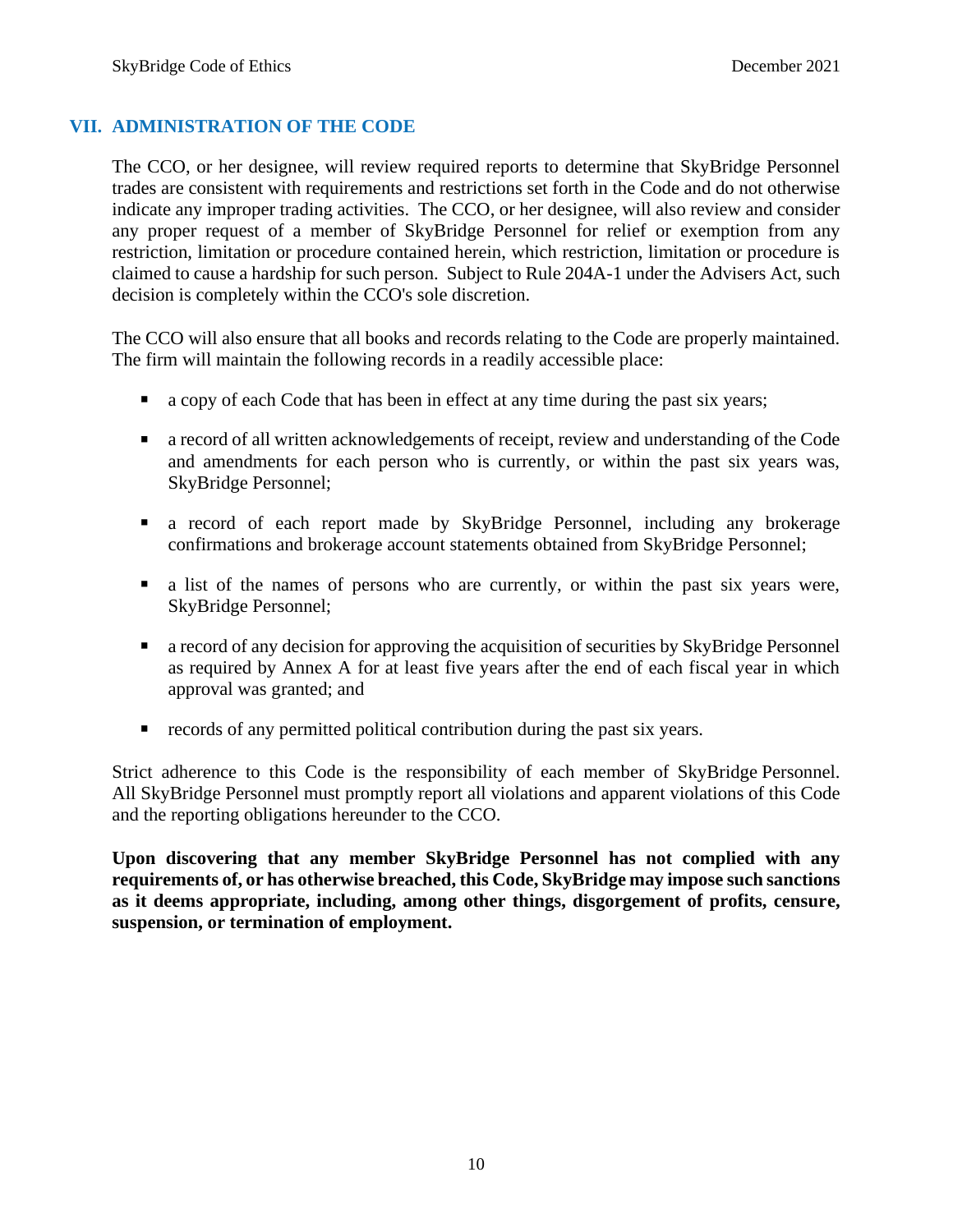### **ACKNOWLEDGEMENT AND CERTIFICATION**

<span id="page-12-0"></span>*I hereby acknowledge receipt of the SkyBridge Code of Ethics (the "Code") dated December 2021. I hereby certify that I:*

- *(i) have read/re-read the Code (including any amendments thereto);*
- *(ii) understand the Code; and*
- *(iii) recognize that I am subject to its provisions.*

. .

*I also hereby certify that I have complied with and will continue to comply with the requirements of the Code and that I have disclosed or reported all personal securities holdings and transactions required to be disclosed or reported pursuant to the Code.*

. .

Signature Date

Print Name

**COMPLIANCE REVIEW:**

Signature

\_\_\_\_\_\_\_\_\_\_\_\_\_\_\_\_\_\_\_\_\_\_\_\_\_\_\_\_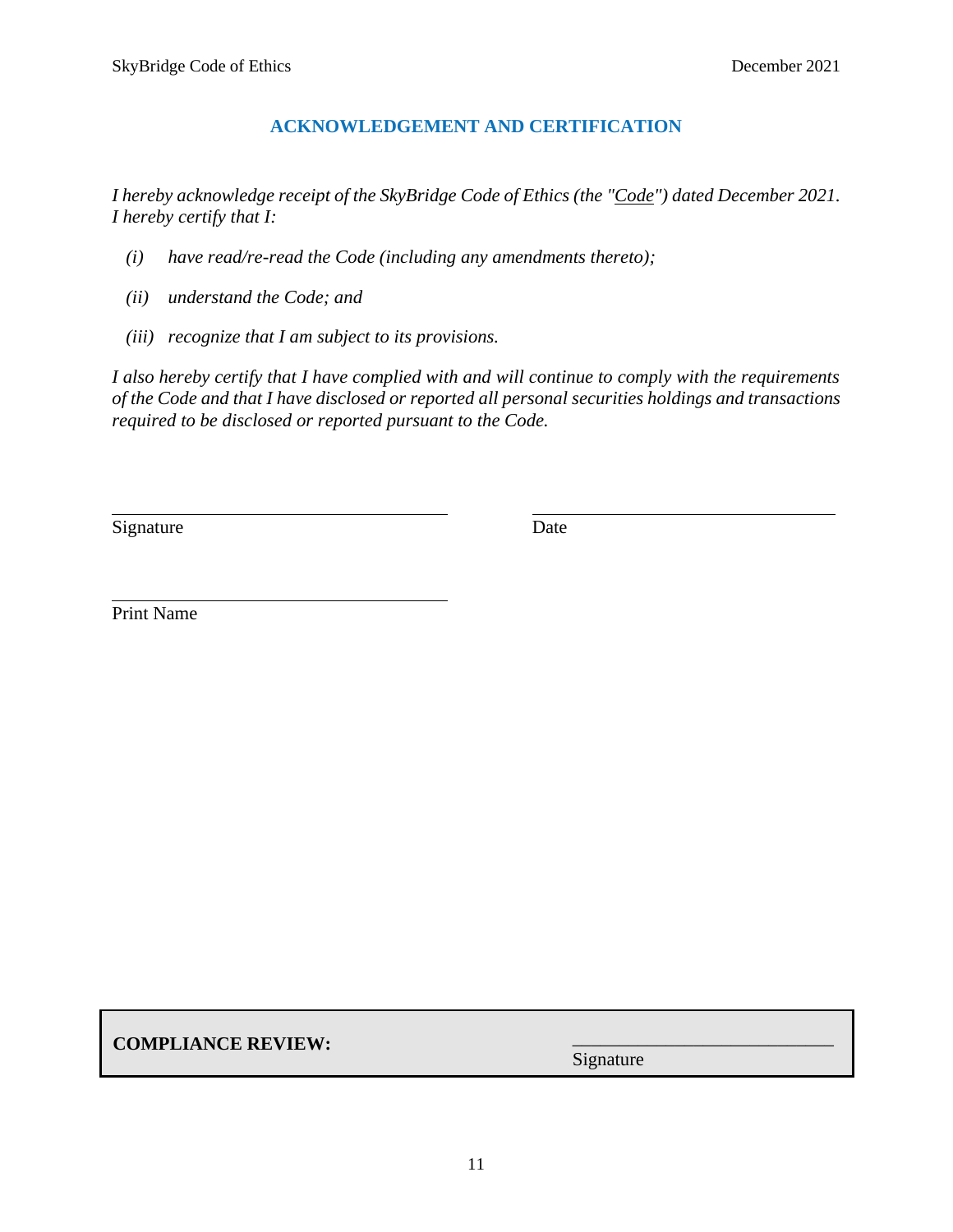#### **Annex A.**

### <span id="page-13-0"></span>**PROCEDURES TO IMPLEMENT SKYBRIDGE'S POLICY ON INSIDER TRADING**

The following procedures have been established to aid SkyBridge Personnel in avoiding insider trading and to aid SkyBridge in preventing, detecting, and imposing sanctions against insider trading. These procedures are in addition to the *Insider Trading* procedures set forth in the SkyBridge Compliance Manual and to the *Policy Statement on Insider Trading* as set forth in the Supervisory and Compliance Procedures of SkyBridge's broker-dealer affiliate, Hastings Capital Group, LLC.

**All SkyBridge Personnel must follow these procedures or risk serious sanctions, including dismissal, substantial personal liability, and criminal penalties.** If you have any questions about these procedures, you should consult the CCO.

#### <span id="page-13-1"></span>**Restrictions and Limitations on Personal Securities Transactions**

The following restrictions and limitations govern instruments and personal securities transactions by **all SkyBridge Personnel, their households and applicable Personal Accounts (as defined in Annex B):**

*Ban on Short-Term Trading Profits (the 30 Day Restricted Period)*

- **EXECURIES** transactions in (a) single name equity securities or derivatives thereon and (b) daily traded funds, including exchange traded funds and/or unit investment trusts, advised or sub-advised by SkyBridge (each of (a) and (b), "Restricted Securities"), should each be for investment purposes rather than for short-term trading; consequently, SkyBridge Personnel may not profit from the purchase and sale, or sale and purchase, of the same or equivalent Restricted Securities within 30 calendar days (the "30 Day Restricted Period");
- SkyBridge Personnel are prohibited from purchasing or selling uncovered options on Restricted Securities in the nearby option contract;
- SkyBridge Personnel may purchase or sell covered call options on Restricted Securities only to the extent the underlying security may be purchased or sold in light of the 30 Day Restricted Period (i.e., such a covered call option can be sold as long as the time between the purchase of the security and the exercise date of the option does not violate the 30 Day Restricted Period).
- **Example 3** SkyBridge Personnel may purchase or sell covered put options on Restricted Securities only to the extent the underlying equity security may be sold or purchased in light of the 30 Day Restricted Period.
	- o Any securities received as a result of the exercise of a short put position must be held for the 30 Day Restricted Period.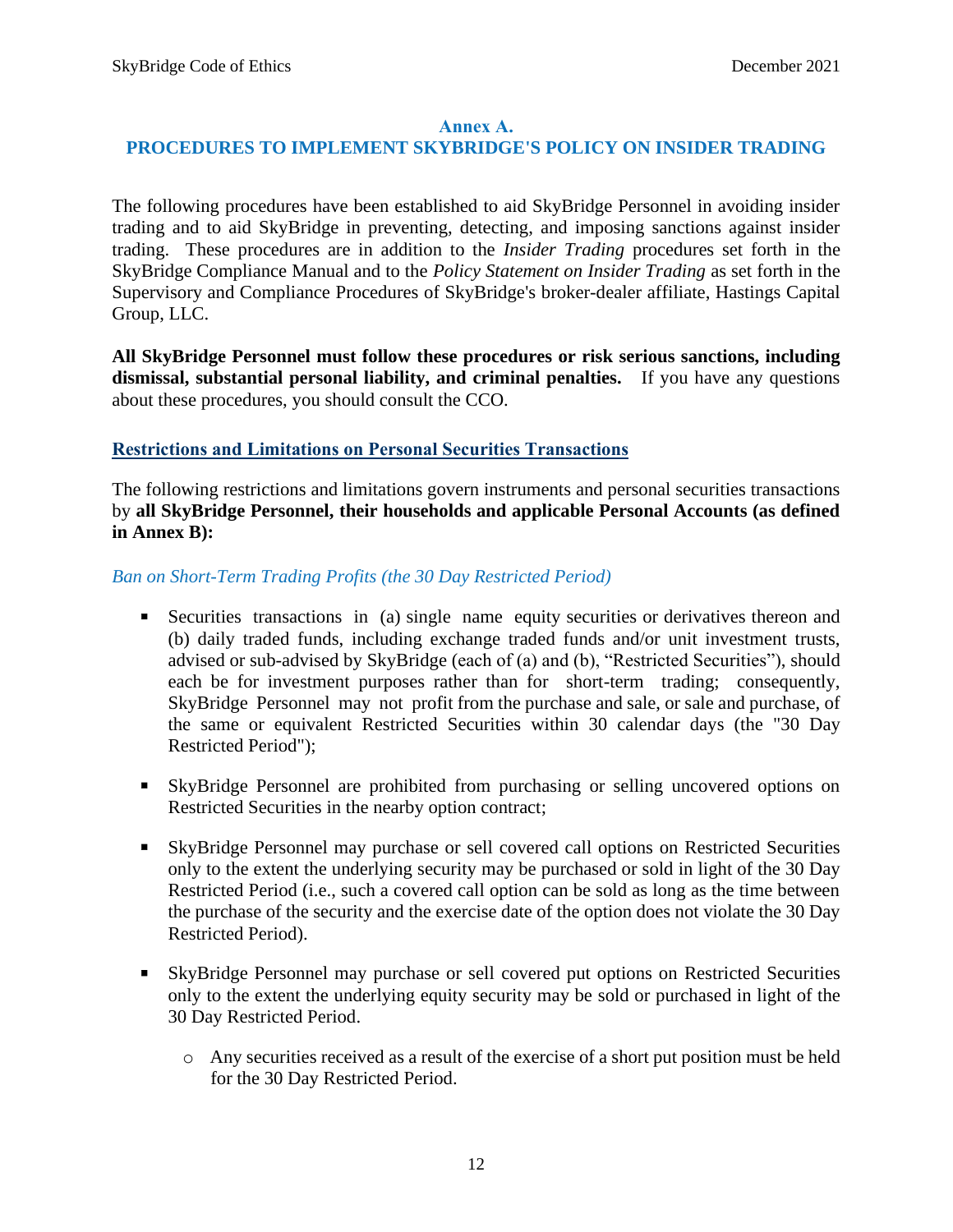▪ Exceptions to the foregoing may, in limited circumstances, be granted by the CCO.

### *Relationships with Third-Party Hedge Funds*

- No SkyBridge Personnel person may invest in, engage in any personal transaction with, or enter into any agreement or understanding with, any hedge fund managed by a person other than SkyBridge or any other affiliate thereof (collectively, a "Third-Party Hedge Fund") without the prior written approval of the CCO.
- Without limiting the foregoing, personal transactions, agreements and understandings shall include the following:
	- o being employed or compensated by a Third-Party Hedge Fund;
	- o serving as an officer, director, partner, etc. of a Third-Party Hedge Fund; and
	- o providing services of any kind to a Third-Party Hedge Fund.
- Any authorization to be given by the CCO must be based upon a determination by the CCO that such transaction, agreement or understanding would not be adverse to the interests of any Advisory Client. Additionally, any such transaction, agreement or understanding must be terminable by such person upon the direction of the CCO and without any conditions other than reasonable notice to the other party.

### *Prohibition on Participation in IPOs*

▪ No SkyBridge Personnel may acquire any security in an Initial Public Offering ("IPO") (this does not prohibit an allocation of an IPO to a fund in which such individual is a limited partner or member) except with permission of the CCO.

### *Special Permission Required for Private Placements*

- **•** Private placements of any kind (including, without limitation, limited partnership investments and venture capital investments) may only be acquired or disposed of with permission of the CCO. If approved, an investment will be subject to continuous monitoring for possible future conflicts of interest. A request for approval of a private placement transaction should generally be submitted to the CCO at least two weeks in advance of the proposed date of transaction using the form provided in Exhibit A or electronically through Compliance ELF (as defined in Annex B). Approvals granted by the CCO will generally be valid for 14 business days in the case of a single approval, or for a continuous approval until the requested dollar threshold is met.
- Any SkyBridge Personnel holding an existing personal position in an issuer through a private placement must affirmatively disclose that interest to the CCO in connection with the consideration of any investment decision regarding any security of that issuer, or an affiliate of such issuer, by any account managed by SkyBridge and the consideration by SkyBridge on whether an issuer should be placed on the Restricted List. In such event, the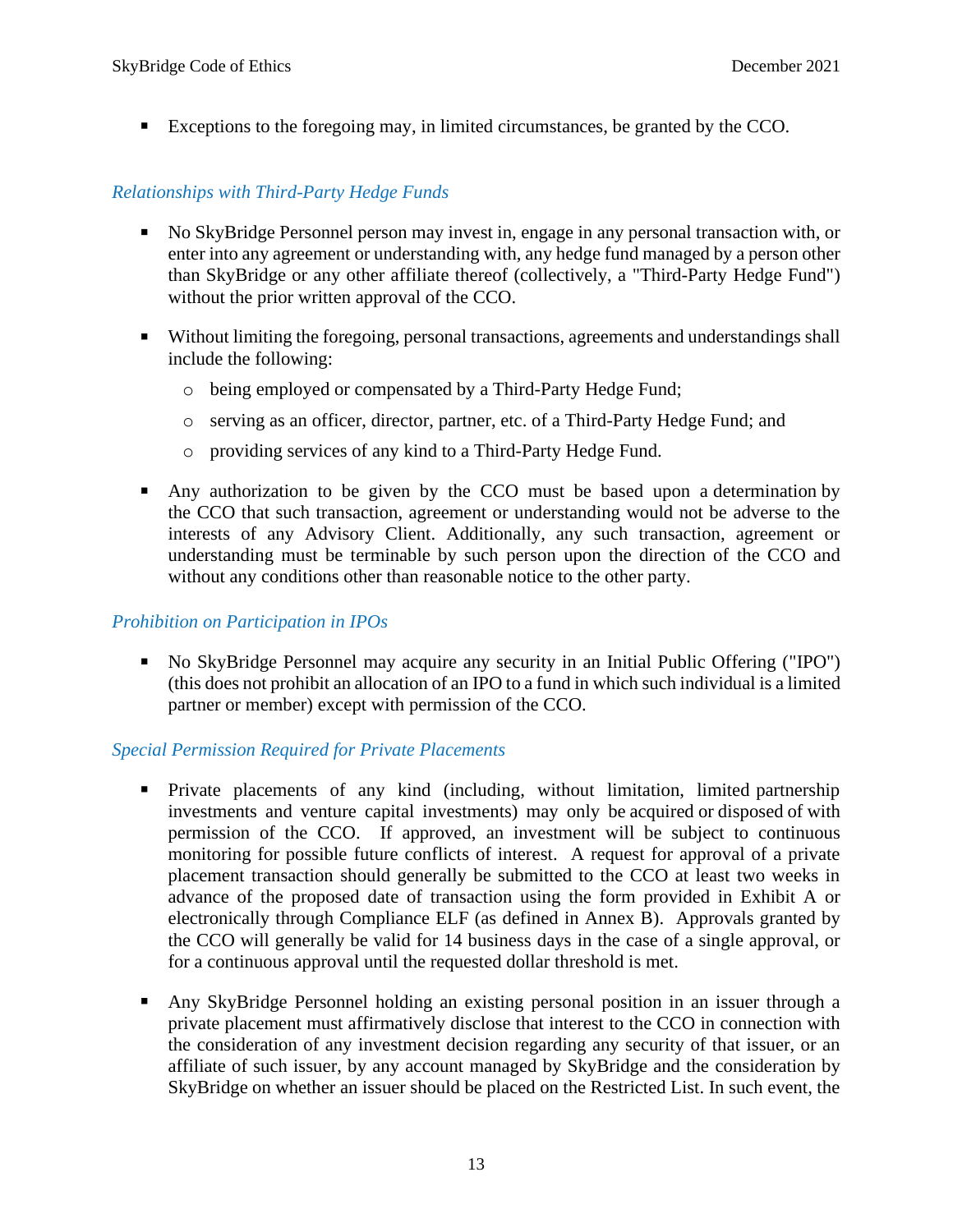final investment decision shall be independently reviewed by the CCO. In addition, written records of any such circumstance shall be maintained and sent to the CCO.

### *Special Permission Required for SkyBridge Funds*

- **•** Transactions (purchases or sales) in SkyBridge Funds may only be made with permission of the CCO. A request for approval to transact in a SkyBridge Fund should generally be submitted to the CCO at least two weeks in advance of the proposed transaction date using the form provided in Exhibit B or electronically through Compliance ELF (as defined in Annex B).
- **Example 5** Sales of SkyBridge Fund interests shall only be permitted in cases where (i) the CCO determines that the employee is not in the possession of material non-public information concerning the SkyBridge Fund and (ii) the disposition is in compliance with the 30 Day Restricted Period holding requirement.

### *Restricted List*

- The "Restricted List" includes any issuers about which the CCO has determined that a member of SkyBridge Personnel may be in the possession of material non-public information.
- As a general matter, members of SkyBridge Personnel are prohibited from trading in the securities of issuers that are included on the Restricted List, or any other securities to which the material non-public information relates, for a Personal Account (as defined in Annex B). SkyBridge Personnel should review the Restricted List prior to trading in a Personal Account.
- The CCO will provide the Restricted List to all SkyBridge Personnel electronically, upon any change, and for review at any time on Compliance ELF (as defined in Annex B).
- Companies will be removed from the Restricted List at the discretion of the CCO, typically when information involved has been made public or is no longer considered material. Members of SkyBridge Personnel should contact the CCO whenever they believe that information concerning a Restricted List company has been made public or is no longer material.

# *High-Risk Trading Activities*

**•** Certain high-risk trading activities, if used in the management of a personal trading portfolio, are risky not only because of the nature of the securities transactions themselves, but also because of the potential that action necessary to close out the transactions may become prohibited during the pendency of the transactions. Examples of such activities include short sales of common stock and trading in derivative instruments such as option contracts to purchase ("call") or sell ("put") securities at predetermined prices.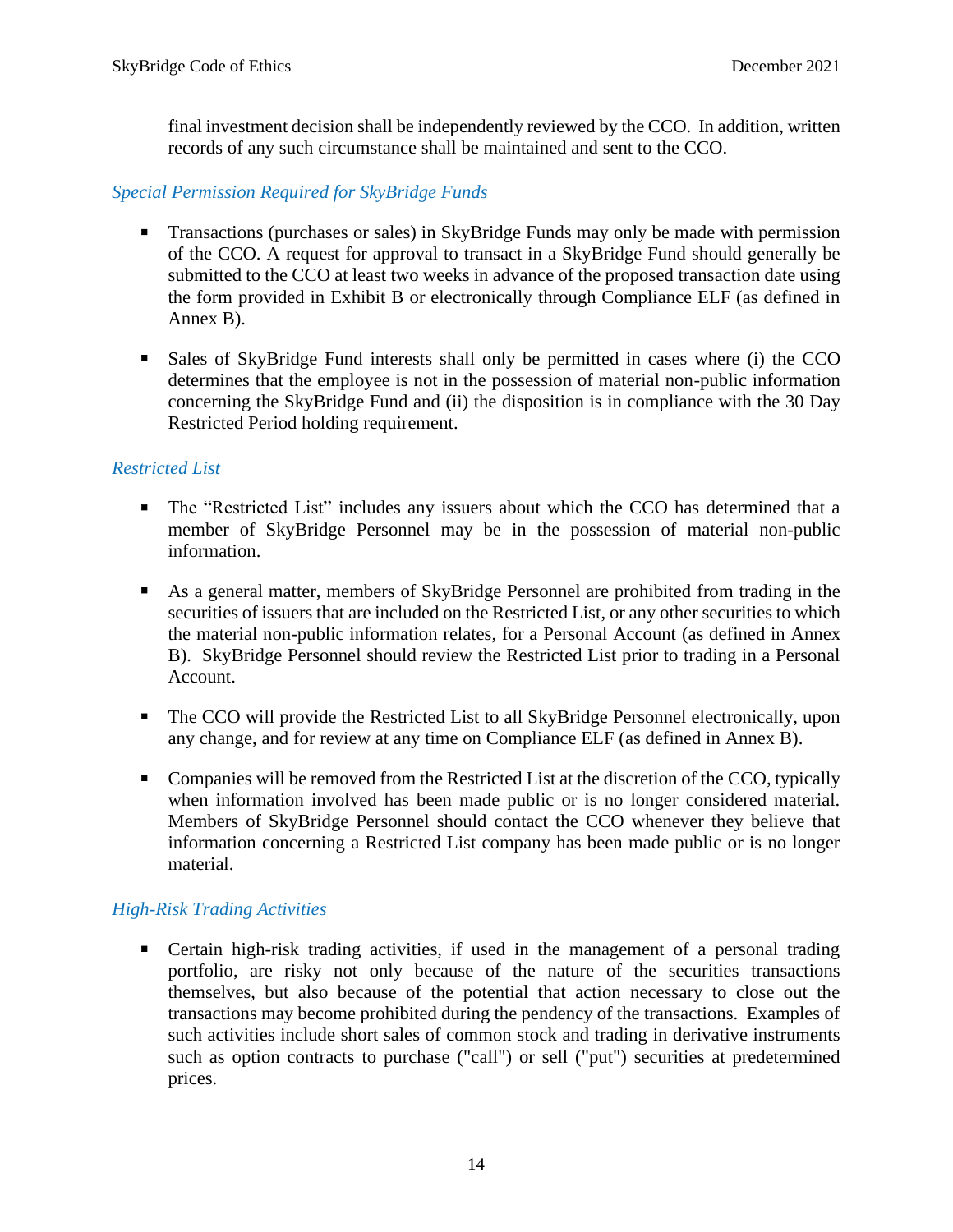- SkyBridge Personnel should understand that short sales and trading in derivative instruments involve special risks; derivative instruments, for example, ordinarily have greater price volatility than the underlying security. The fulfillment of the obligations owed by each such person to SkyBridge may heighten those risks. For example, if SkyBridge becomes aware of material, non-public information about the issuer of the underlying securities, SkyBridge Personnel may find themselves "frozen" in a position in a derivative security.
- SkyBridge will not bear any resulting losses in personal accounts through the implementation of this Code.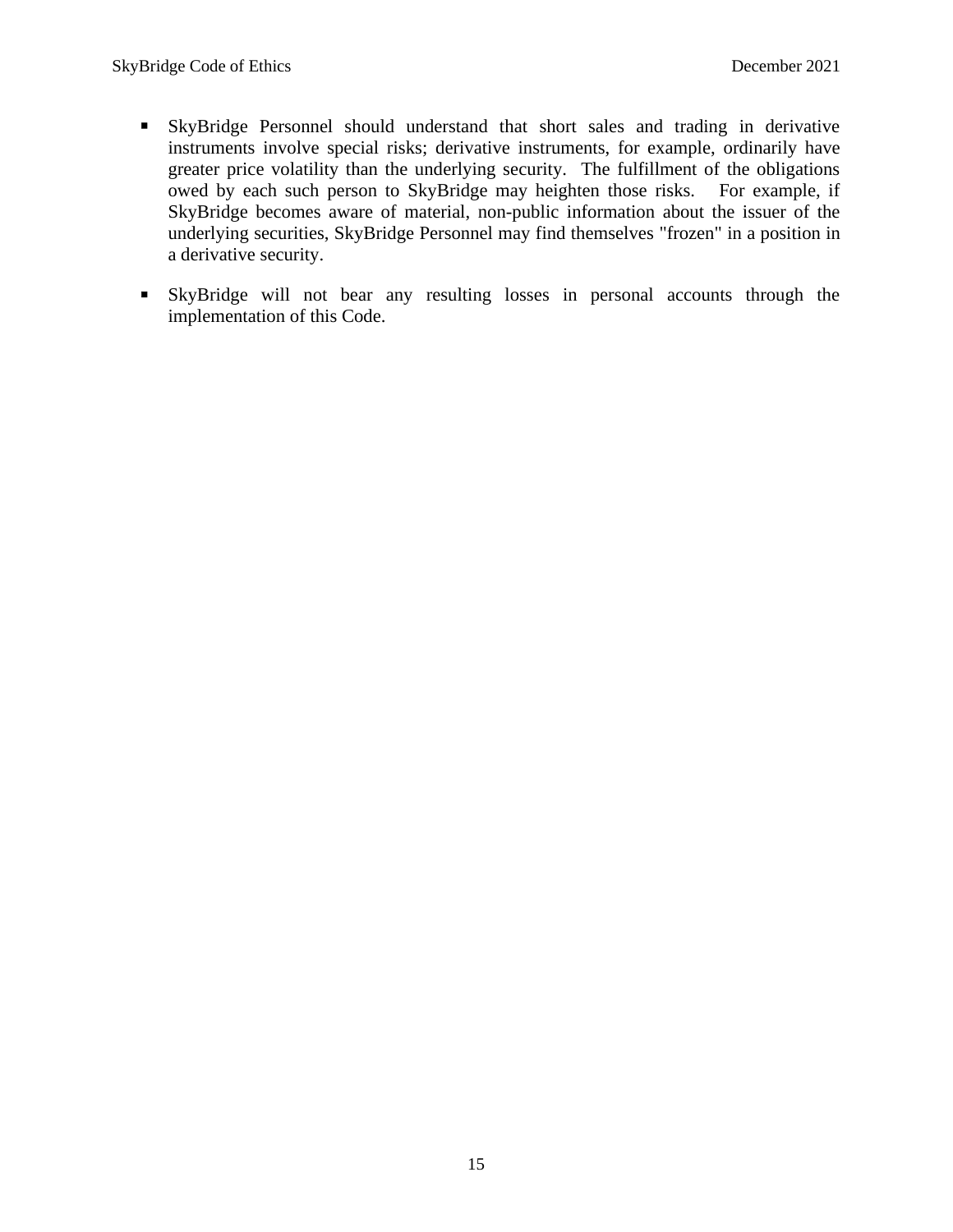#### **Annex B.**

# <span id="page-17-0"></span>**PROCEDURES TO IMPLEMENT SKYBRIDGE'S POLICY ON PERSONAL TRADING (AS REQUIRED BY RULE 204A-1)**

### <span id="page-17-1"></span>**Scope and Applicability**

### *Personal Accounts under the Code*

The personal trading policies and procedures contained herein apply to all "Personal Accounts" of SkyBridge Personnel. For the purposes of the Code, Personal Accounts are accounts/holdings in the name, or for the benefit, of any SkyBridge employee or other Supervised Person as well as:

- any Supervised Person's spouse or domestic partner (other than a legally separated or divorced spouse or domestic partner) and minor children;
- any other individuals who live in the Supervised Person's household and over whose purchases, sales, or other trading activities the Supervised Person exercises control or investment discretion;
- any persons to whom the Supervised Person provides primary financial support, and either (i) whose financial affairs the Supervised Person controls or (ii) for whom the Supervised Person provides discretionary advisory services;
- any trust or other arrangement which names the Supervised Person as a beneficiary; and
- any partnership, corporation, or other entity of which the Supervised Person is a director, officer or general partner or in which the employee has a 25% or greater beneficial interest, or in which the employee owns a controlling interest or exercises effective control.

### *Reportable Securities under the Code*

The reports and disclosures described herein must reflect all "Reportable Securities," which are all securities other than:

- direct obligations of the Government of the United States;
- bankers' acceptances, bank certificates of deposit, commercial paper and high quality shortterm debt instruments, including repurchase agreements;
- shares issued by money market funds;
- shares issued by registered open-end funds, provided that such funds are NOT advised by SkyBridge or an affiliate and such fund's adviser or principal underwriter is not controlled or under common control with SkyBridge; and
- **E** shares issued by unit investment trusts that are invested exclusively in one or more registered open-end funds, provided that such funds are NOT advised by SkyBridge or an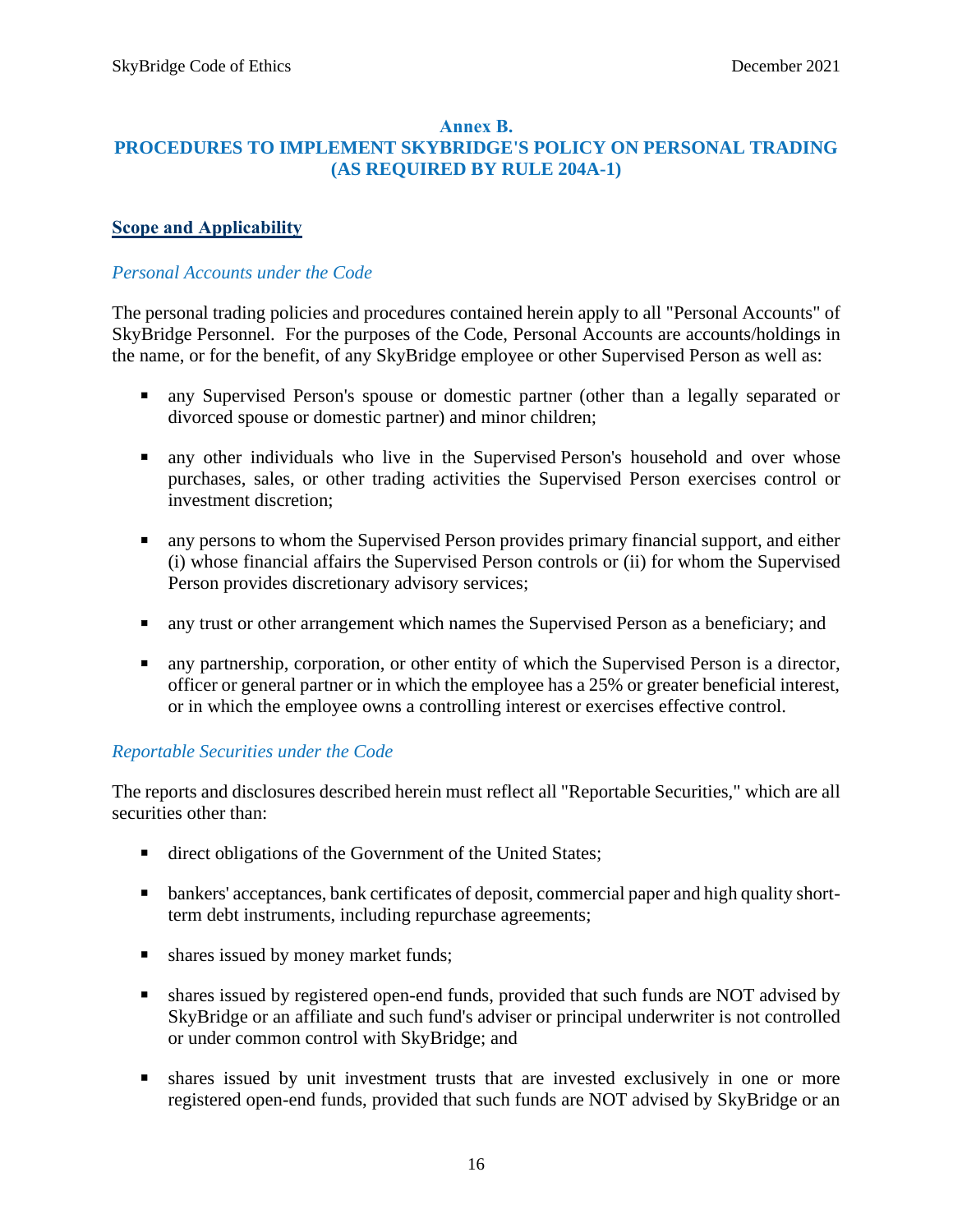affiliate and such fund's adviser or principal underwriter is not controlled or under common control with SkyBridge.

For the avoidance of doubt, Reportable Securities include certificated securities held outside any brokerage account, securities purchased in a limited offering (including, but not limited to, hedge funds, private equity funds and venture capital) and investments in SkyBridge Funds.

SkyBridge has determined to include all cryptocurrencies under the definition of Reportable Securities.

### <span id="page-18-0"></span>**Reporting Requirements**

### *Responsibility to Report*

The responsibility for taking the initiative to file the reports described herein is imposed on each individual required to make a report. Any effort by the CCO or her designee to facilitate the reporting process does not change or alter that responsibility.

### *Reporting Format*

SkyBridge Personnel may submit to the CCO or her designee the required reports and supporting information in hard copy and/or electronically using service provider ACA Compliance Group's web-based Employee-Level Filing system, at https://www.complianceelf.com ("Compliance ELF"), as described below.

### *Types of Reports*

■ Initial and Annual Securities Holdings Reports

Within 10 calendar days of becoming SkyBridge Personnel, each Supervised Person must submit to the CCO an Initial Securities Holdings Report in the form of Exhibit C reflecting such person's Personal Account holdings (including private placements and all other Reportable Securities) as of a date not more than 45 days prior to becoming SkyBridge Personnel.

Holdings reports are also required annually, within 30 days of calendar year end, reflecting such person's Personal Account holdings (or confirming there were none) as of December 31. Annual Securities Holdings Reports may be submitted electronically through Compliance ELF or in hard copy using Exhibit C.

Initial and Annual Securities Holdings Reports contain:

o the name of any broker, dealer, bank or exchange with which such person maintains a Personal Account (including accounts over which such person has no direct or indirect influence or control);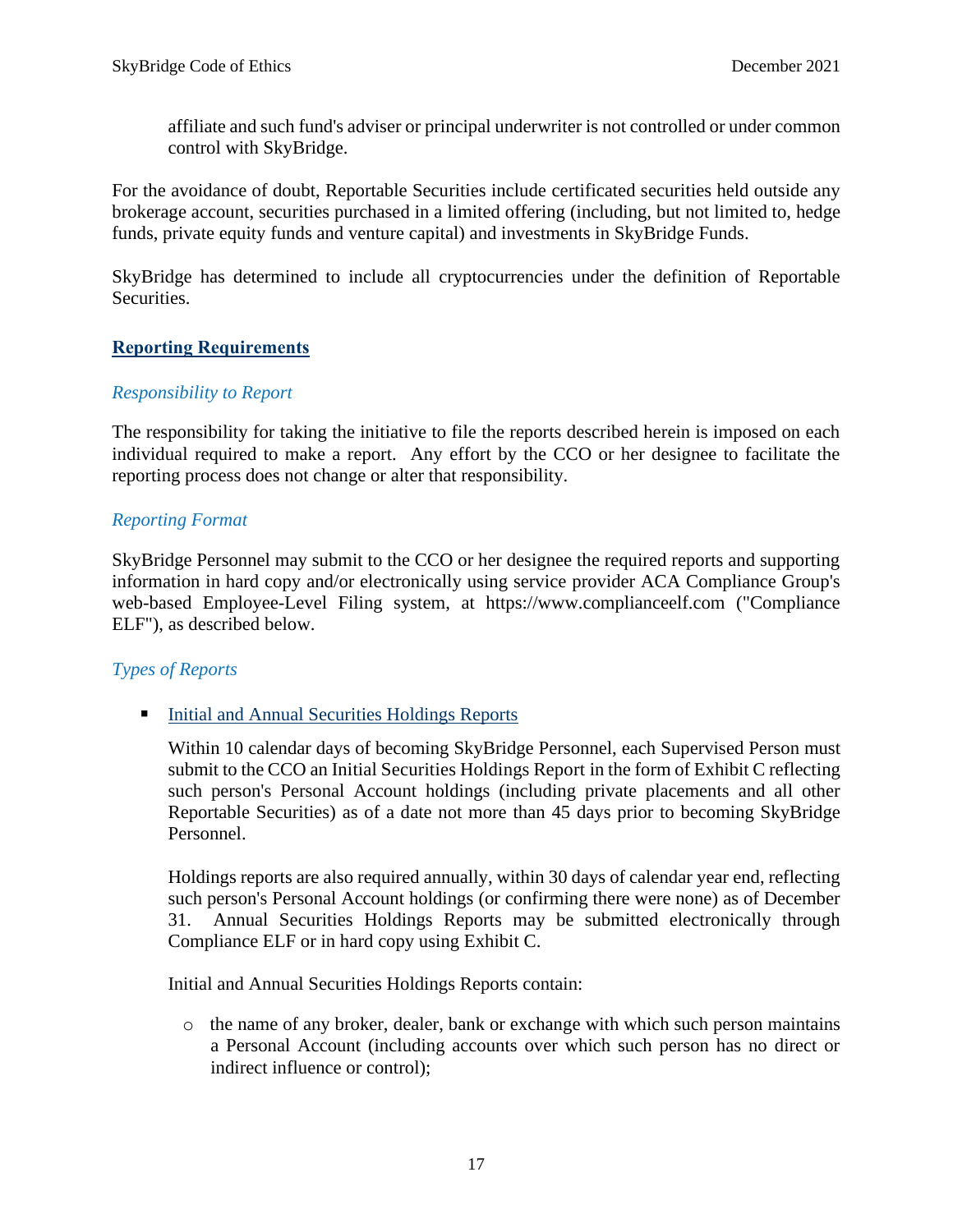- o the issuer, name and type of security, exchange ticker symbol or CUSIP number, if applicable, number of shares and principal amount of each Reportable Security held outside a brokerage account; and
- o the issuer, name and type of security, and principal amount of each Reportable Security acquired through a limited offering.

#### ■ Duplicate Statements and Transaction Confirmations

Each member of SkyBridge Personnel, with respect to each Personal Account in which such person has any direct or indirect beneficial ownership interest, shall arrange that the broker shall regularly submit directly to SkyBridge (electronically through Compliance ELF, by email or in hard copy):

- o duplicate copies of broker trade confirmations covering each transaction in Reportable Securities; and
- o copies of monthly (or as frequent as available) statements issued with respect to the Personal Account.

Exceptions to the foregoing may be granted by the CCO in cases where confirmations and/or monthly statements are not made available by a brokerage firm. In such a case, the CCO shall require the SkyBridge Personnel to attest to brokerage activity in the relevant holdings and transaction reports required to be delivered under this Code and shall request that all available back-up support for the attestation be provided. In the case of cryptocurrencies, which are not held through brokerage firms, the CCO has granted such an approval.

**• Quarterly Reports** 

Within 30 days of calendar quarter end, each member of SkyBridge Personnel must submit a report covering all Reportable Securities transactions in Personal Accounts (or confirming there were none) during the applicable quarter. Quarterly Securities Transactions Reports may be submitted electronically through Compliance ELF or by email or in hard copy using Exhibit D.

Quarterly Securities Transactions Reports contain:

- o the date of the transaction, the title and, as applicable, the exchange ticker symbol or CUSIP number if applicable, interest rate and maturity date, number of shares or cryptocurrency, and principal amount of each security involved;
- o the nature of the transaction (i.e. purchase, sale);
- o the price of the security at which the transaction was effected; and
- o the name of the broker, dealer,bank or exchange with or through which the transaction was effected.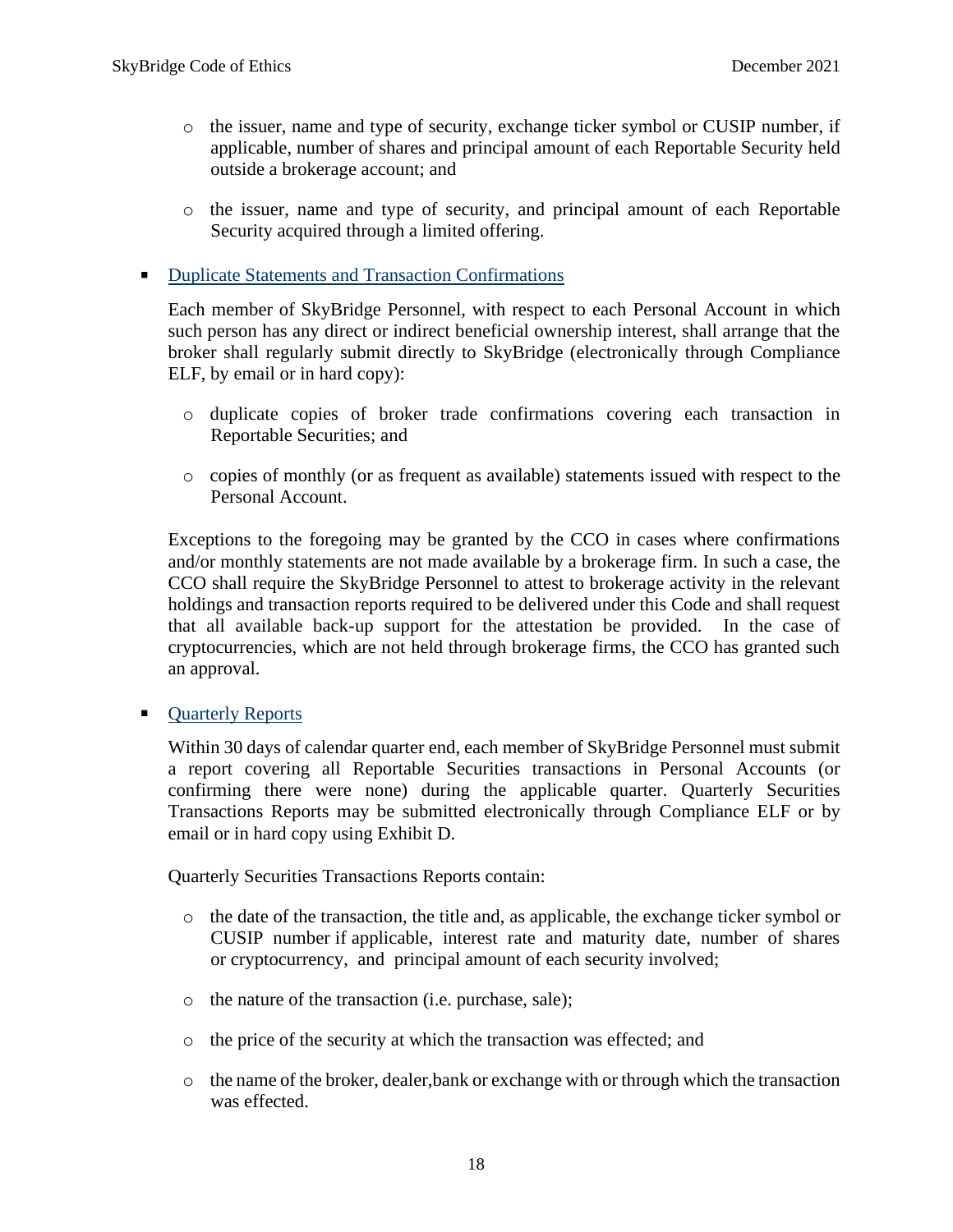The required transaction information must be part of the quarterly report submission or provided separately in the form of:

- o duplicate copies of trade confirmations and Personal Account statements (electronically through Compliance ELF, by email or in hard copy);
- o Private Placement Approval Forms (Exhibit A); and
- o SkyBridge Fund Transaction Approval Forms (Exhibit B), as applicable.

### ■ Pre-Approval Requests for Certain Transactions

All members of SkyBridge Personnel must obtain the prior written approval of the CCO before engaging in the following transactions in a Personal Account:

- o direct or indirect purchase or sale of beneficial ownership in a security in an initial public offering;
- o direct or indirect purchase or sale of beneficial ownership in a security in a limited offering, which includes but is not limited to, hedge funds, private equity funds, and venture capital funds (Exhibit A); and
- o direct or indirect purchase or sale of SkyBridge Funds (Exhibit B).

The Chief Compliance Officer may require supporting documentation concerning the proposed transaction (e.g., offering memorandum, subscription documents, etc.). Approvals granted by the CCO will generally be valid for 14 business days. Additionally, if available, SkyBridge Personnel must arrange for SkyBridge to receive copies of any confirmation, statements or like documents related to the transaction (such as a quarterly capital balance statement).

Pre-clearance is **not** required to be submitted with respect to any of the above transactions effected pursuant to any Personal Account over which the member of SkyBridge Personnel has (or had) no direct or indirect influence or control.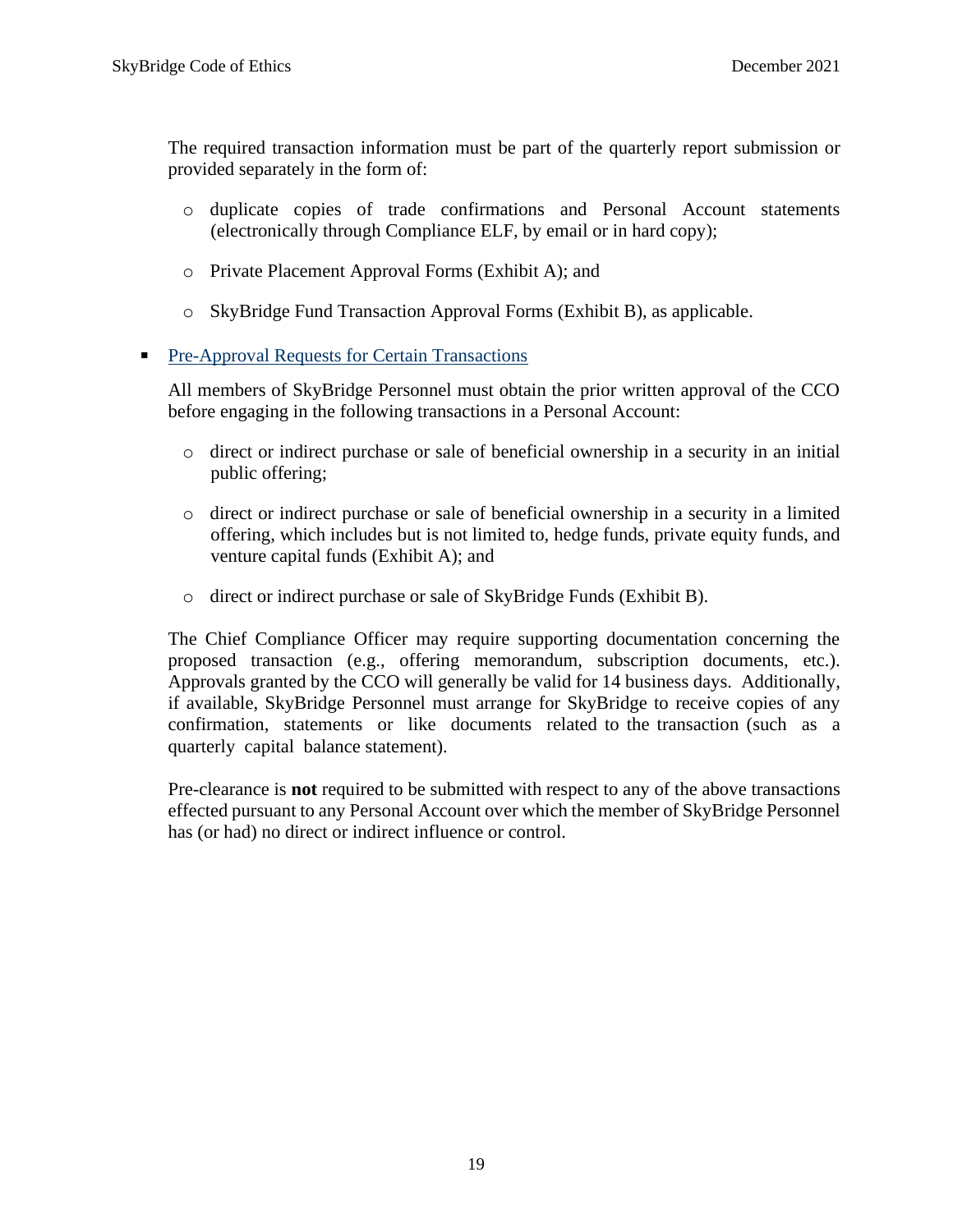#### **Exhibit A. PRIVATE PLACEMENT APPROVAL FORM**

<span id="page-21-0"></span>Before entering into any securities transaction through a limited offering (e.g., hedge funds, private equity funds, venture capital funds, etc.) in a Personal Account, all SkyBridge Personnel are required to obtain advance approval from the Chief Compliance Officer ("CCO").

Please provide the below information concerning each proposed purchase or sale transaction. The CCO may require supporting documentation concerning the investment, including the private placement memoranda and subscription documents. Additionally, if available, you must arrange for SkyBridge to receive copies of any confirmation, periodic account statements or like documents related to the transaction.

| 1. Name of Company (Fund, partnership, etc.): __________________________________                   |                 |                      |
|----------------------------------------------------------------------------------------------------|-----------------|----------------------|
|                                                                                                    |                 |                      |
| 3. Type of proposed transaction:                                                                   | $\Box$ Purchase | $\Box$ Sale          |
| 4. Date of proposed transaction:                                                                   |                 |                      |
| 5. Number of shares/units being purchased or sold: _____________________________                   |                 |                      |
|                                                                                                    |                 |                      |
| 7. Brokerage firm name:                                                                            |                 |                      |
|                                                                                                    |                 |                      |
| 9. Is the Company currently publicly traded?                                                       | $\Box$ Yes      | $\square$ No         |
| 10. Is the Company in the process of going public?                                                 | $\Box$ Yes      | $\square$ No         |
| 11. Have you encouraged anyone else to purchase or sell shares/units?                              | $\Box$ Yes      | $\square$ No         |
| 12. If the answer to #11 is "Yes" and for a purchase, will you receive any type of finder's fee?   | $\Box$ Yes      | $\square$ No         |
| 13. After a purchase, will you own more than 5% of the outstanding shares/units of the<br>Company? | $\Box$ Yes      | $\square$ No         |
| 14. Have you performed any services for the issuer?                                                |                 | $\Box$ Yes $\Box$ No |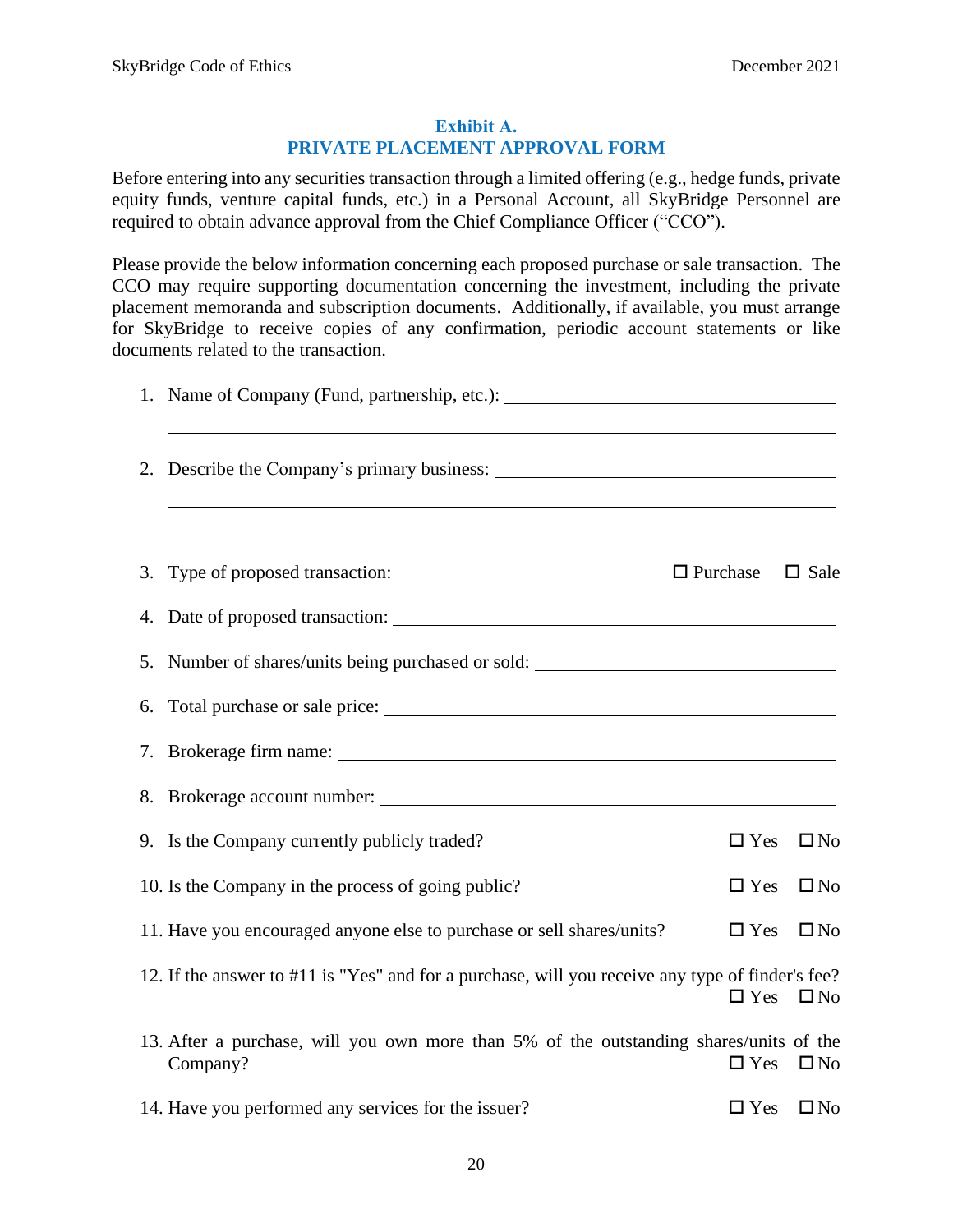- 15. Are these shares/units being offered to you for services performed or to be performed?  $\Box$  Yes  $\Box$  No
- 16. Is the opportunity to purchase or sell these shares/units being offered to you because of your position with SkyBridge?  $\Box$  Yes  $\Box$  No
- 17. If purchasing, will you be expected to do anything for the company other than be a passive investor (note: Board Directorships are prohibited)?  $\square$  Yes  $\square$  No
- 18. If purchasing, other than acting as a passive investor, will you have any relationship with the Company or its officers or organizers?  $\square$  Yes  $\square$  No
- 19. Is there a sales agent, representative, or finder involved?  $\square$  Yes  $\square$  No
- 20. If the answer to any of the foregoing questions is "Yes," explain in detail on a separate sheet of paper.

*By signing below, I certify and acknowledge that the above statements are true and correct to the best of my knowledge. I further acknowledge that:*

- *(i) the proposed transaction does not violate any law or regulation, and does not and will not interfere with my responsibilities to SkyBridge, Advisory Clients, or Investors;*
- *(ii) I will bring to the attention of the Chief Compliance Officer any potential conflicts of interest that arise due to such transaction;*
- *(iii) I have a continuing obligation to inform the Chief Compliance Officer if any of the responses to this Form would change at any time; and*
- *(iv) I am required to complete another Private Placement Approval Form for each additional transaction I wish to make.*

Signature Date

Print Name

**COMPLIANCE REVIEW:** □ Request Approved □ Request Denied

\_\_\_\_\_\_\_\_\_\_\_\_\_\_\_\_\_\_\_\_\_\_\_\_\_\_\_\_\_

Signature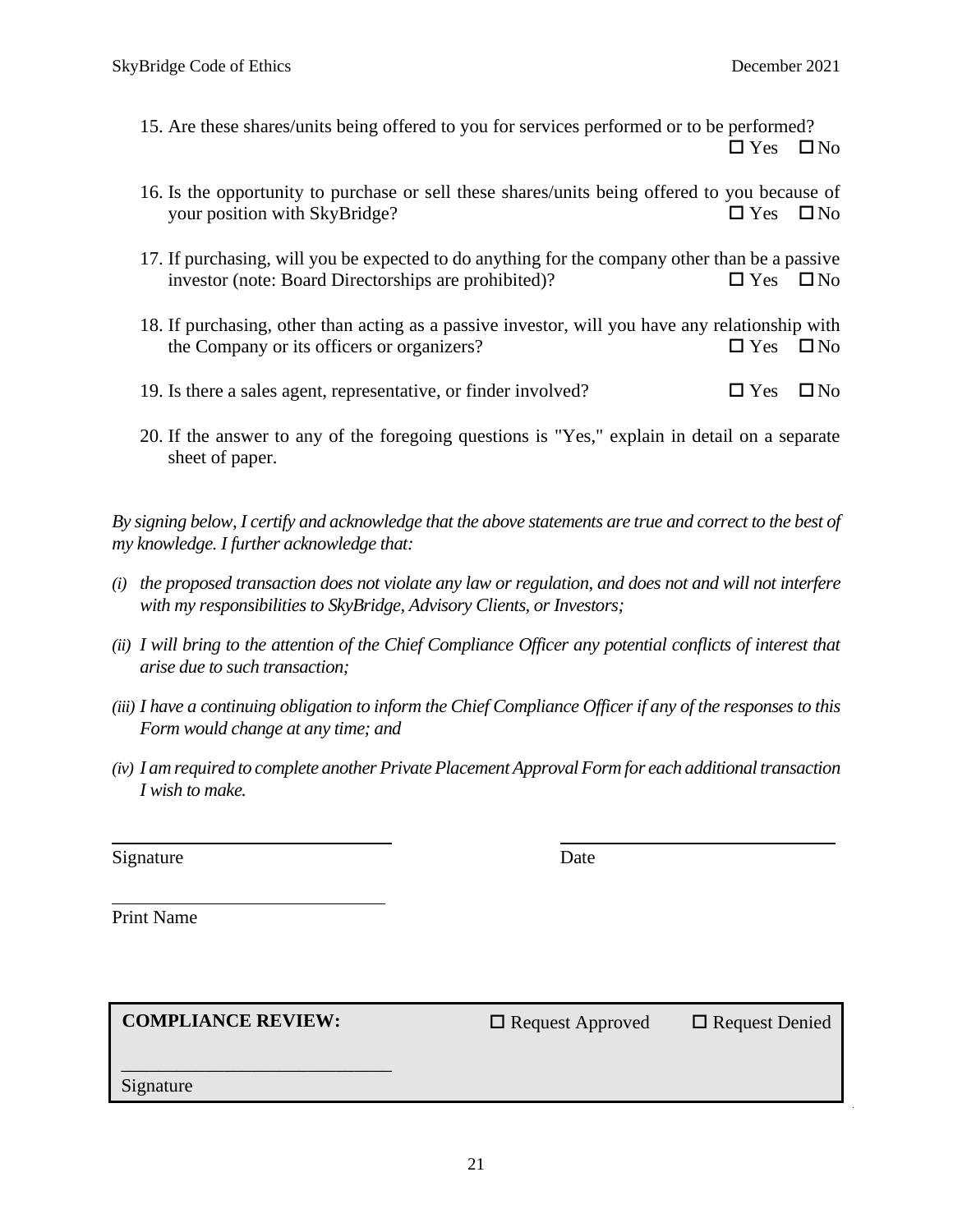#### **Exhibit B.**

#### **SKYBRIDGE FUND TRANSACTION APPROVAL FORM**

<span id="page-23-0"></span>Before entering into any transaction of SkyBridge Fund interests in a Personal Account, all SkyBridge Personnel are required to obtain advance approval from the Chief Compliance Officer ("CCO"). Please provide the below information concerning the proposed purchase or sale:

| 1. Name of SkyBridge Fund:                                                                                                                     |                             |                      |
|------------------------------------------------------------------------------------------------------------------------------------------------|-----------------------------|----------------------|
| 2. Type of proposed transaction:                                                                                                               | $\Box$ Purchase $\Box$ Sale |                      |
|                                                                                                                                                |                             |                      |
| 4. Number of shares/units being purchased or sold: _____________________________                                                               |                             |                      |
|                                                                                                                                                |                             |                      |
|                                                                                                                                                |                             |                      |
|                                                                                                                                                |                             |                      |
| 8. Have you encouraged anyone else to purchase or sell shares/units (other than in connection<br>with official SkyBridge business activities)? |                             | $\Box$ Yes $\Box$ No |
| 9. If selling shares/units, describe the rationale for the proposed transaction:                                                               |                             |                      |
| <u> 1989 - Andrea Barbara, Amerikaansk politiker (d. 1989)</u>                                                                                 |                             |                      |
|                                                                                                                                                |                             |                      |
|                                                                                                                                                |                             |                      |

*By signing below, I certify and acknowledge that the above statements are true and correct to the best of my knowledge. I further acknowledge that:*

- *(i) transactions shall only be permitted in cases where the CCO determines that the employee is not in the possession of material non-public information concerning the SkyBridge Fund; and*
- *(ii) I am required to complete another SkyBridge Fund Transaction Approval Form for each additional transaction (purchase or sale) I wish to make.*

Signature Date

Print Name

COMPLIANCE REVIEW: □ Request Approved □ Request Denied

\_\_\_\_\_\_\_\_\_\_\_\_\_\_\_\_\_\_\_\_\_\_\_\_\_\_\_\_\_

Signature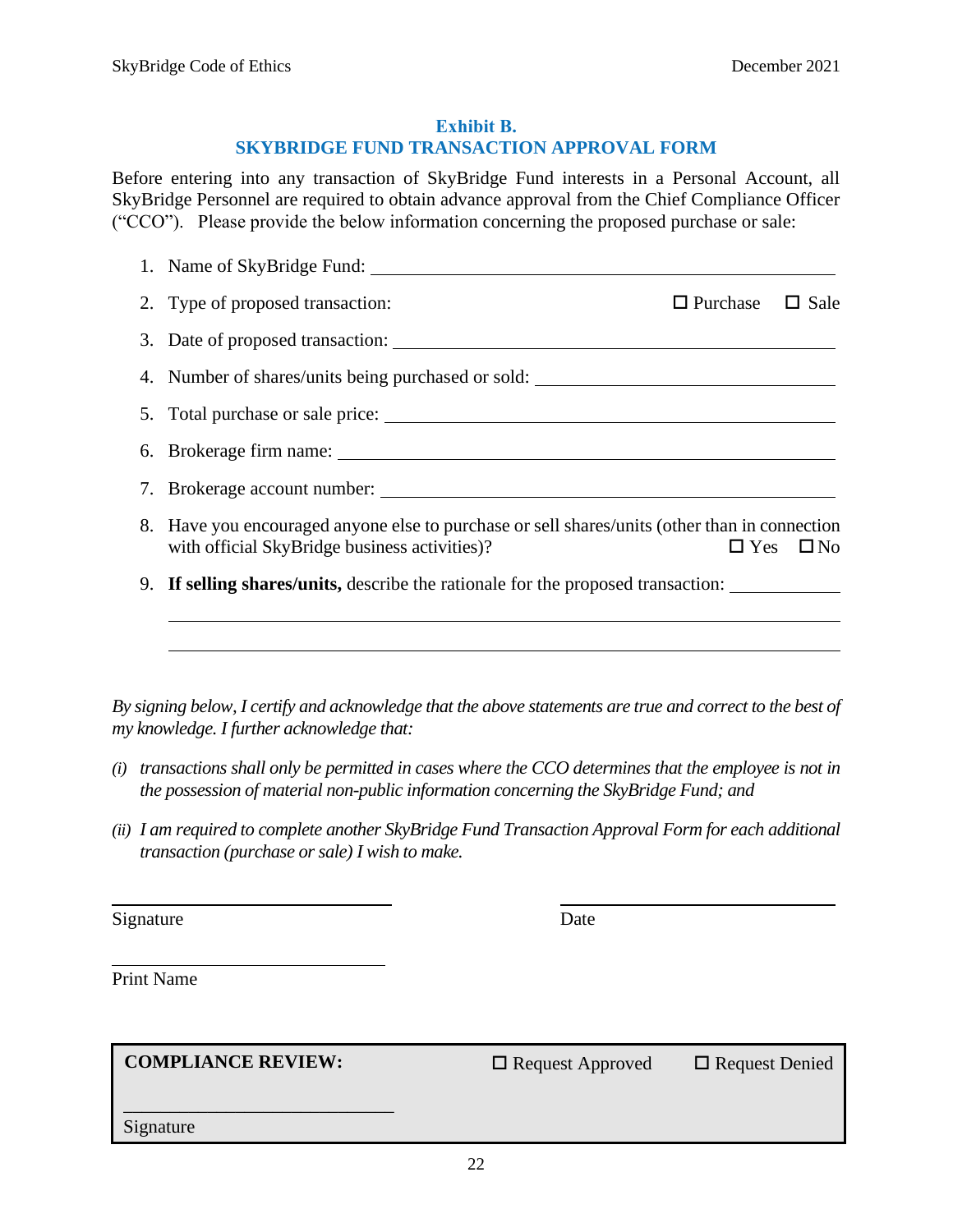#### **Exhibit C. INITIAL AND ANNUAL SECURITIES HOLDINGS REPORT**

<span id="page-24-0"></span>Employee Name:

Effective Date:

The following list, which is current as of the date indicated above, accurately reflects my Personal Accounts and Reportable Securities (including certificated securities held outside any account and holdings in private investments) as of a date not more than 45 days prior to becoming SkyBridge Personnel (in the case of an Initial Securities Holdings Report) or December 31 (in the case of an Annual Securities Holdings Report).

| <b>Brokerage Accounts</b>                             |                       |                     |  |
|-------------------------------------------------------|-----------------------|---------------------|--|
| <b>Broker/Dealer or Bank</b><br>where Account is held | <b>Account Number</b> | <b>Account Name</b> |  |
|                                                       |                       |                     |  |
|                                                       |                       |                     |  |
|                                                       |                       |                     |  |
|                                                       |                       |                     |  |
|                                                       |                       |                     |  |
|                                                       |                       |                     |  |

|                             | Reportable Securities Held Outside a Brokerage Account |                                                                                             |  |  |
|-----------------------------|--------------------------------------------------------|---------------------------------------------------------------------------------------------|--|--|
| <i><u><b>Issuer</b></u></i> | <b>Security Name and Type</b>                          | <b>CUSIP and Ticker</b> Number of Units or<br><b>Symbol (if available) Principal Amount</b> |  |  |
|                             |                                                        |                                                                                             |  |  |
|                             |                                                        |                                                                                             |  |  |
|                             |                                                        |                                                                                             |  |  |
|                             |                                                        |                                                                                             |  |  |

I further certify that the securities holdings reflected in the most recent monthly statements for all such accounts, copies of which have been directly furnished to SkyBridge or are attached hereto, completely and accurately represent all securities required to be disclosed by the Code.

Signature Date

**COMPLIANCE REVIEW:**

Signature

\_\_\_\_\_\_\_\_\_\_\_\_\_\_\_\_\_\_\_\_\_\_\_\_\_\_